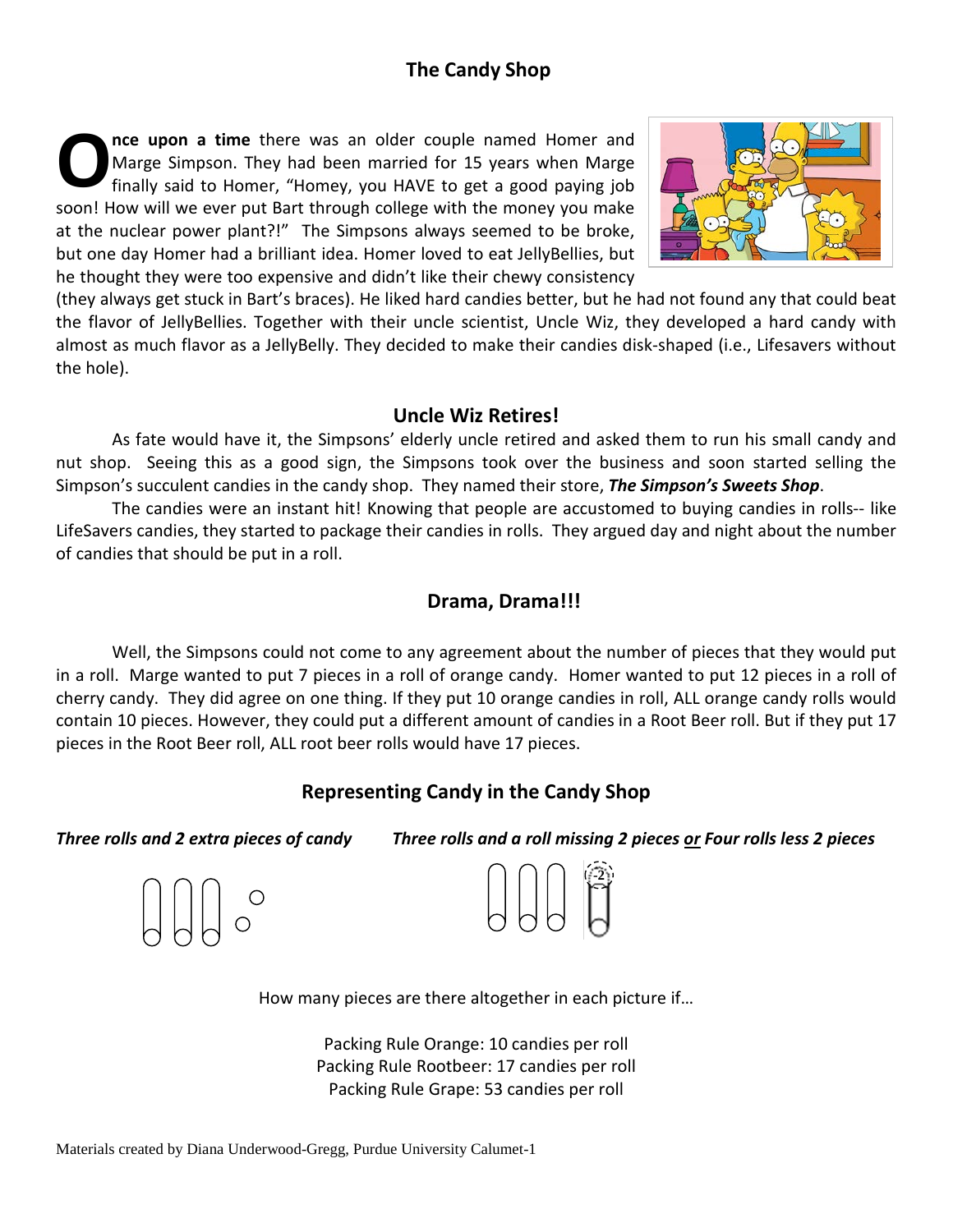#### Mrs. Simpson had the following amount of candy in the candy shop. How many pieces does she have in all? Write an arithmetic equation in each box.

|                                                                                             | <b>Packing Rule</b>                 | <b>Packing Rule</b>                  | <b>Packing Rule</b>                  |
|---------------------------------------------------------------------------------------------|-------------------------------------|--------------------------------------|--------------------------------------|
| $\begin{array}{c} \bigcup\{ \bigcup\} & \circ & \circ \\ \circ & \circ & \circ \end{array}$ | There are 5 pieces in               | There are 13 pieces in               | There are 79 pieces in               |
|                                                                                             | each roll.                          | each roll.                           | each roll.                           |
| $\circ$                                                                                     | There are 5 pieces in               | There are 13 pieces in               | There are 79 pieces in               |
|                                                                                             | each roll.                          | each roll.                           | each roll.                           |
| O<br>$\circ$<br>$\bigcirc$<br>$\bigcirc$                                                    | There are 5 pieces in<br>each roll. | There are 13 pieces in<br>each roll. | There are 79 pieces in<br>each roll. |
|                                                                                             | There are 5 pieces in               | There are 13 pieces in               | There are 79 pieces in               |
|                                                                                             | each roll.                          | each roll.                           | each roll.                           |
|                                                                                             | There are 5 pieces in               | There are 13 pieces in               | There are 79 pieces in               |
|                                                                                             | each roll.                          | each roll.                           | each roll.                           |
|                                                                                             | There are 5 pieces in               | There are 13 pieces in               | There are 79 pieces in               |
|                                                                                             | each roll.                          | each roll.                           | each roll.                           |
|                                                                                             | There are 5 pieces in               | There are 13 pieces in               | There are 79 pieces in               |
|                                                                                             | each roll.                          | each roll.                           | each roll.                           |
|                                                                                             | There are 5 pieces in               | There are 13 pieces in               | There are 79 pieces in               |
|                                                                                             | each roll.                          | each roll.                           | each roll.                           |

Materials created by Diana Underwood-Gregg, Purdue University Calumet-2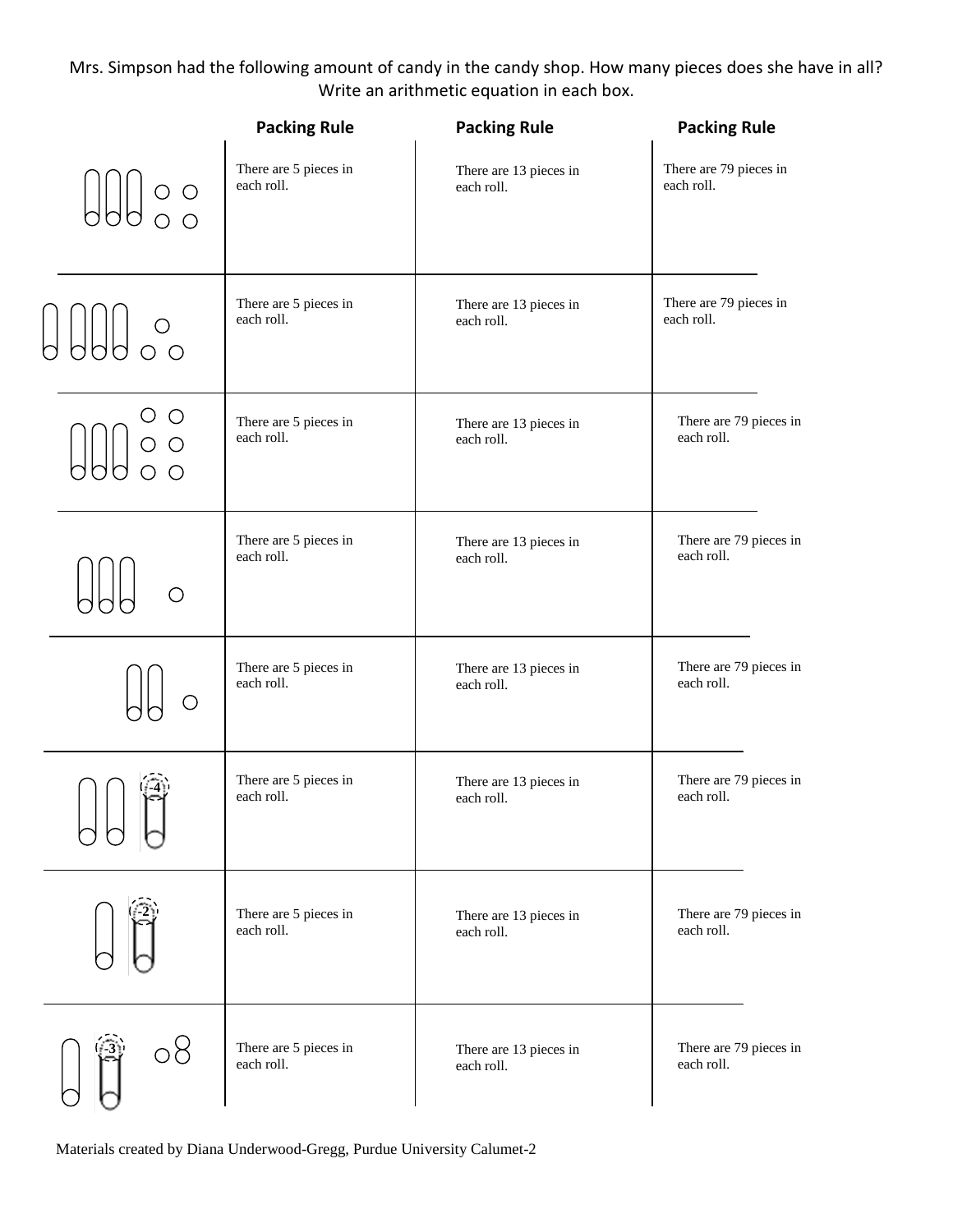### Krazy Kustomer Chaos

*Krusty the Clown came into the store and wanted to buy 95 pieces of strawberry candy. The packing rule for strawberry candies is 5 pieces per roll. Krusty knew that Homer was not the best math student and thought he could trick him into giving him extra candy. Krusty asked Homer to give him 10 wrapped rolls and 50 loose pieces and he would pay for 95 pieces. Is this fair? Explain.*

Follow up Questions:

- 1. What are 3 other ways to have 95 pieces of candy packaged, if the packing rule is 5 pieces per roll? Draw them below.
- 2. Draw 3 different ways to have 95 pieces of candy packaged if the packing rule is *10* pieces per roll.

3. Draw 3 different ways that the following candies can be packaged if the packing rule is 6 pieces of candy per roll.



4. Draw 3 different ways that the following candies can be packaged if there are 7 pieces of candy per roll.

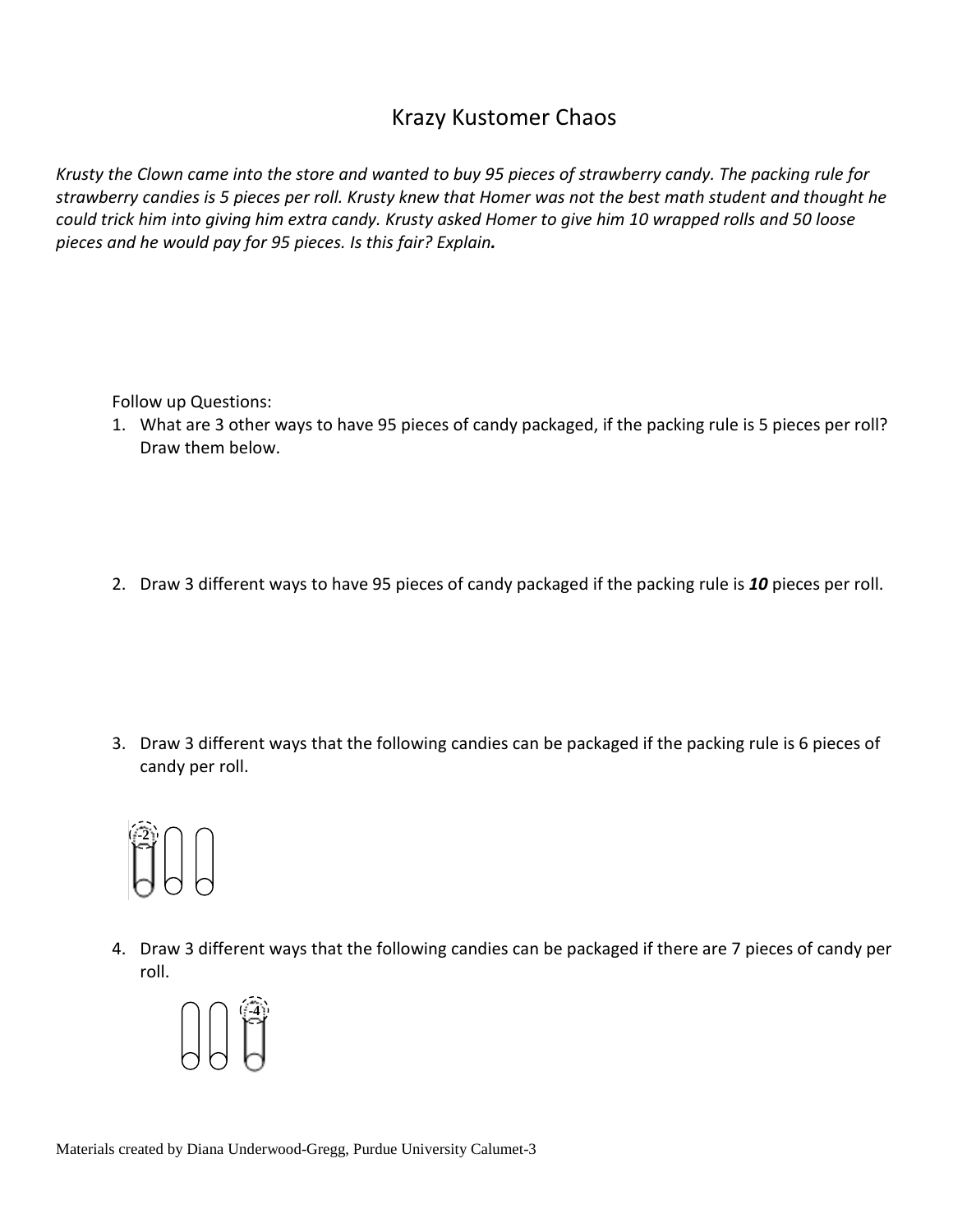## Mischievous Maggie and the Mystery Rolls

The Simpson's Sweets Shop became one of the top candy stores in Springfield. However, the Simpsons' youngest daughter, Maggie, thought that she could make the Sweets Shop sell even more candy if she could come up with a clever promotion. She had a brilliant idea for a Mystery Candy Roll. The Sweets Shop would sell Mystery Rolls which contained a mystery. Each day the Sweets Shop packaged their candy, the packing rule would be a mystery.

### **Mystery Roll Contest**

To make it interesting, Maggie decided that the packing rule for the Mystery Rolls would change each day and customers would not know how many candies were in the roll. The following advertisement appeared in the Sunday newspaper:



On other days, Maggie changed the packing rule.

Monday she changed the rule to Y pieces of candy per roll and customers had to figure out how many pieces of candy were in each roll.

On Tuesday, she said there were C candies per roll and so on.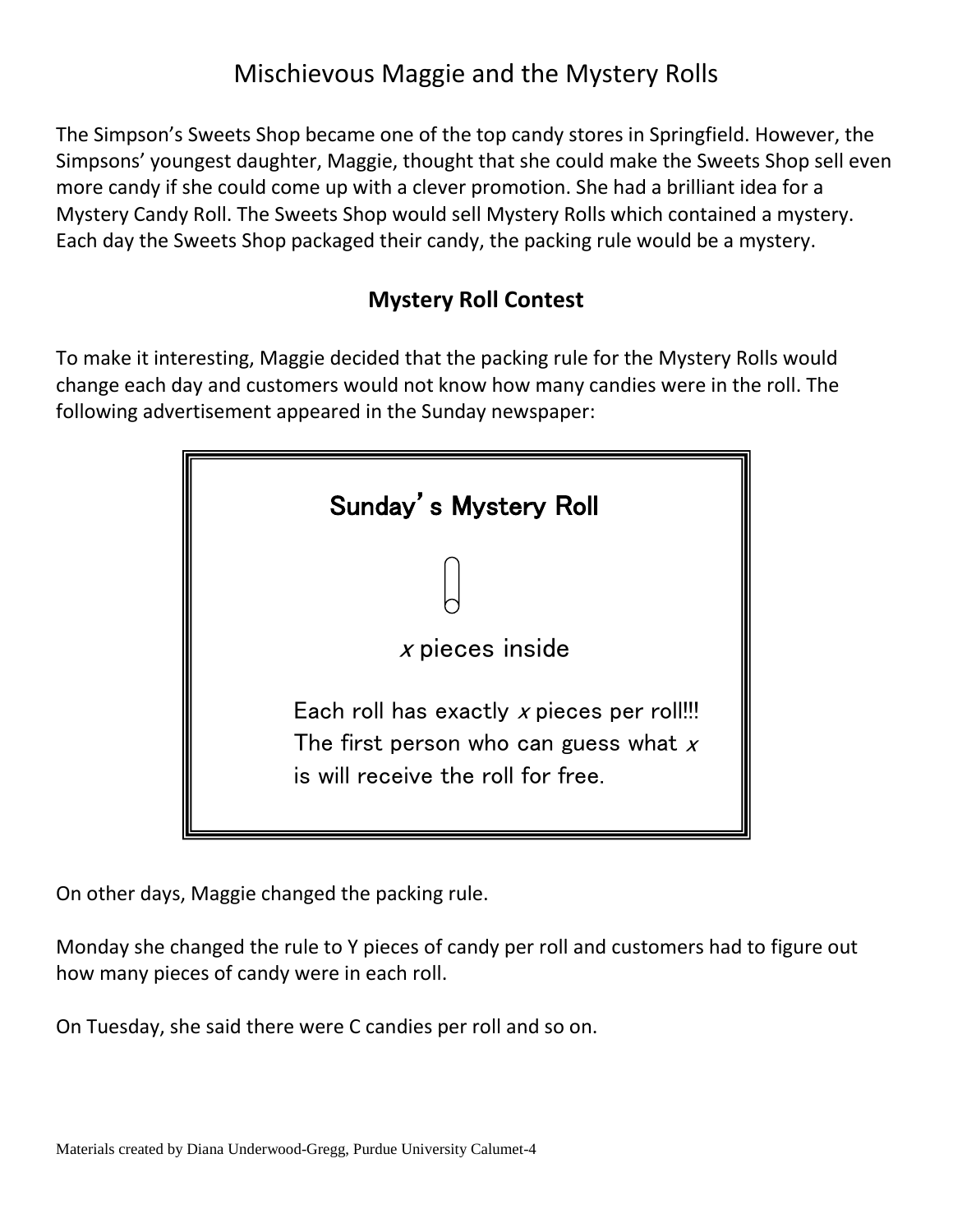# Mystery Solved!





On Friday, Maggie placed the advertisement above in the window of the candy shop. Little did she know, her nephew, the 6<sup>th</sup> grade science brainiac, devised a way to figure out the Mystery packing rule *without guessing*! His method uses a balance scale:



![](_page_4_Figure_5.jpeg)

I put the Mystery Roll on one side of the balance. Then, I put single candies on the other side until both sides balanced. 1 mystery roll balanced with 7 pieces.

Explain how this can reveal the Mystery Roll's packing rule.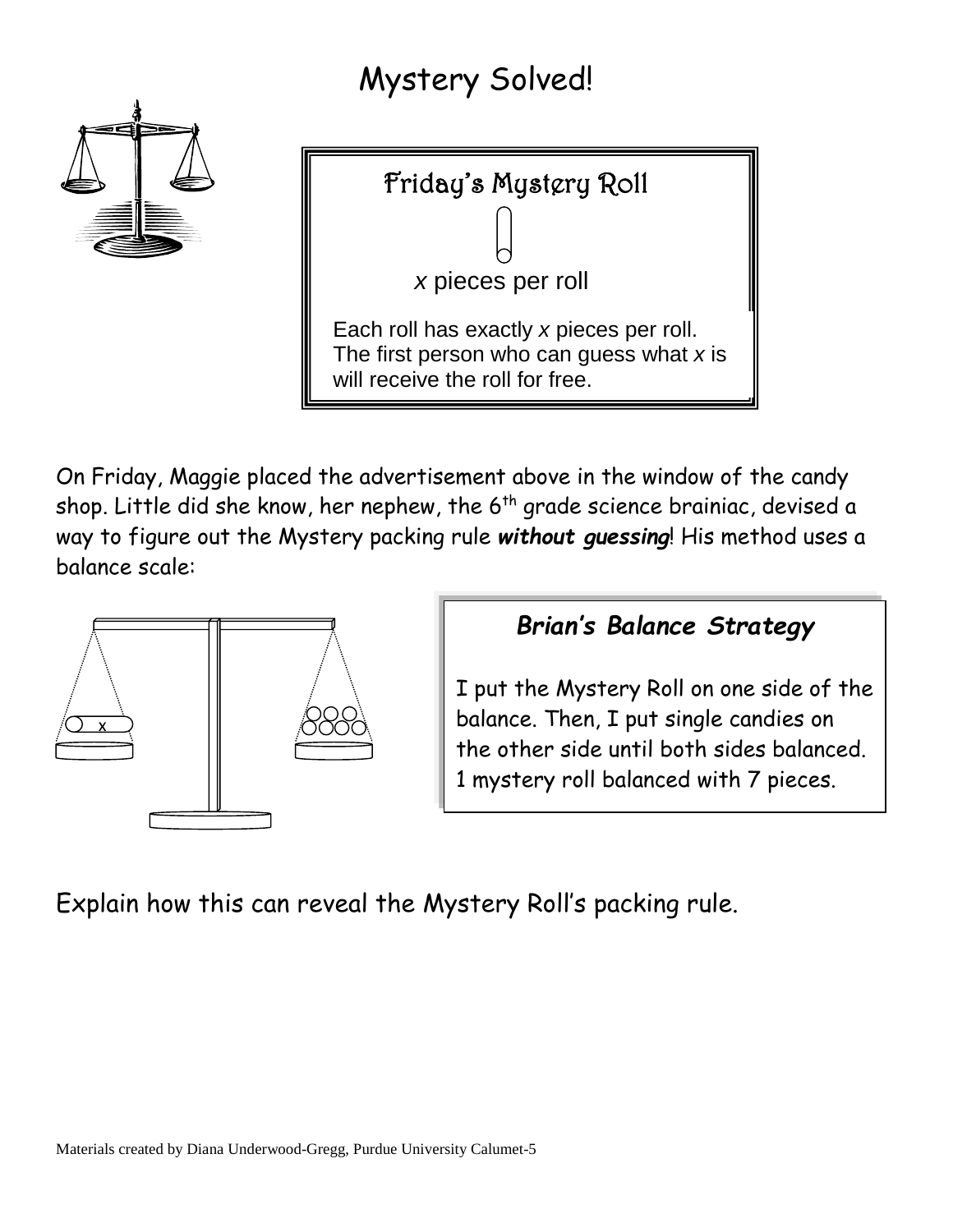# Brian's Balances

![](_page_5_Figure_2.jpeg)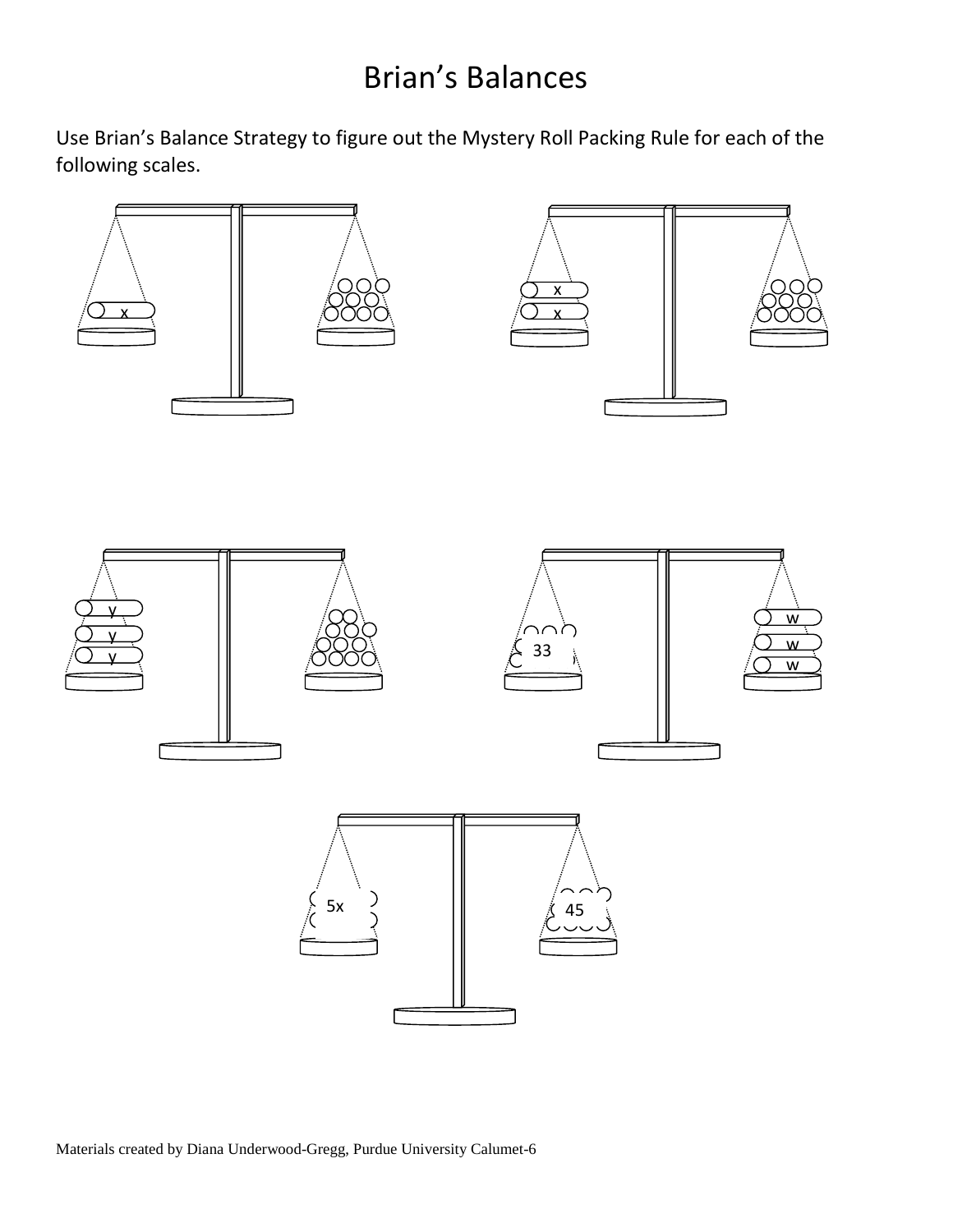## Balance Bonanza

Solve for each variable below (i.e., find the packing rule).

![](_page_6_Figure_2.jpeg)

Materials created by Diana Underwood-Gregg, Purdue University Calumet-7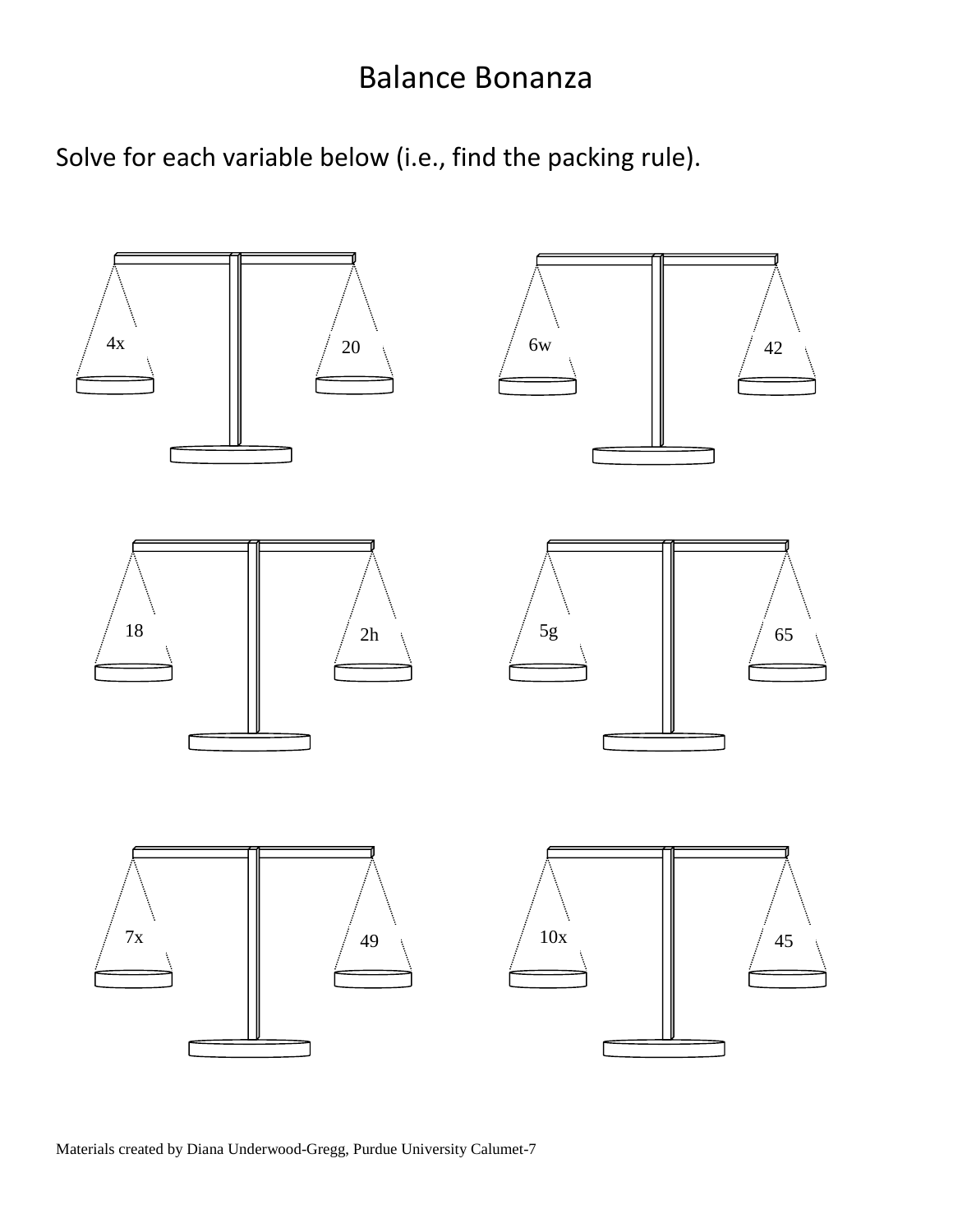![](_page_7_Figure_2.jpeg)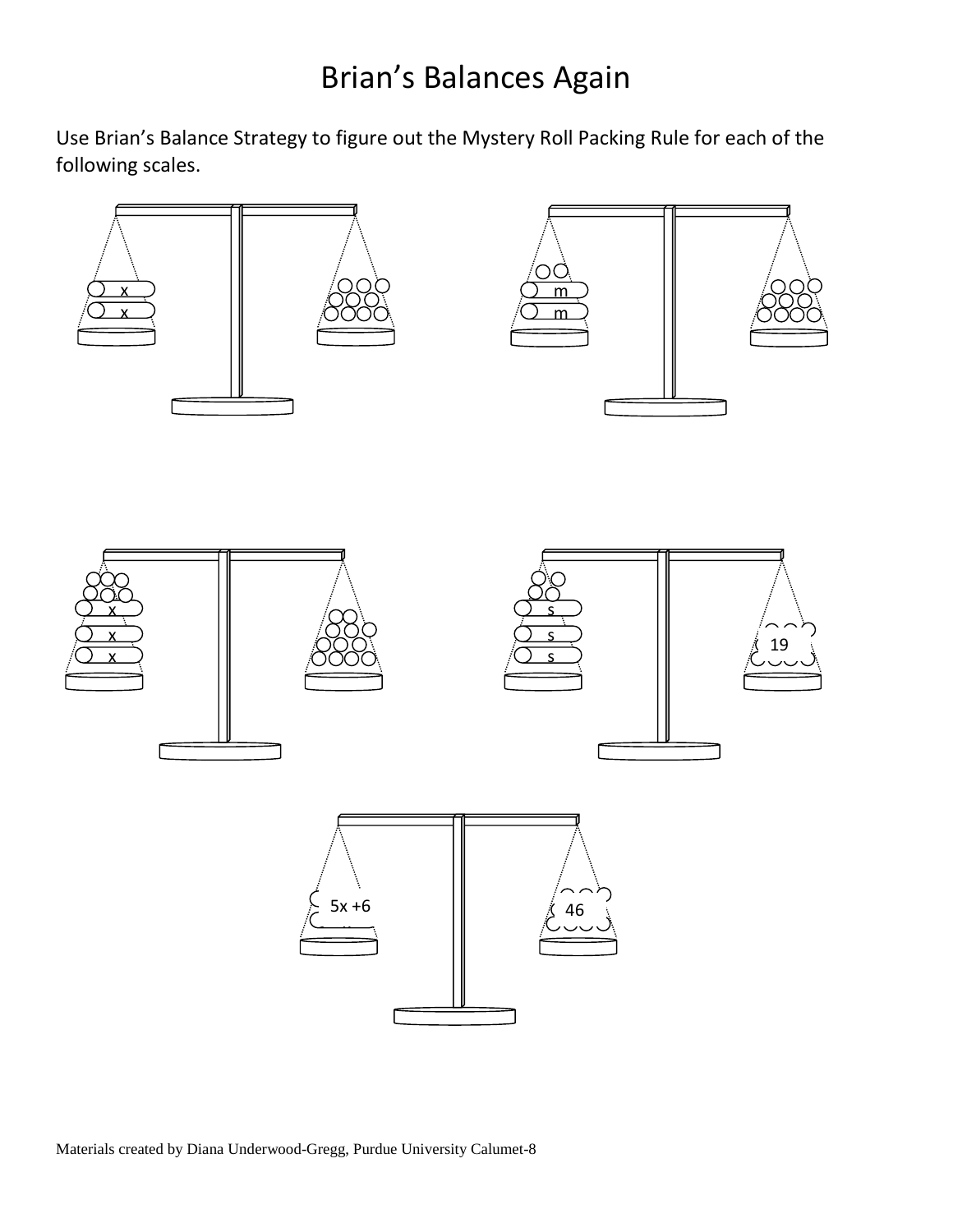# Rambunctious Rolls!!!

![](_page_8_Figure_2.jpeg)

Materials created by Diana Underwood-Gregg, Purdue University Calumet-9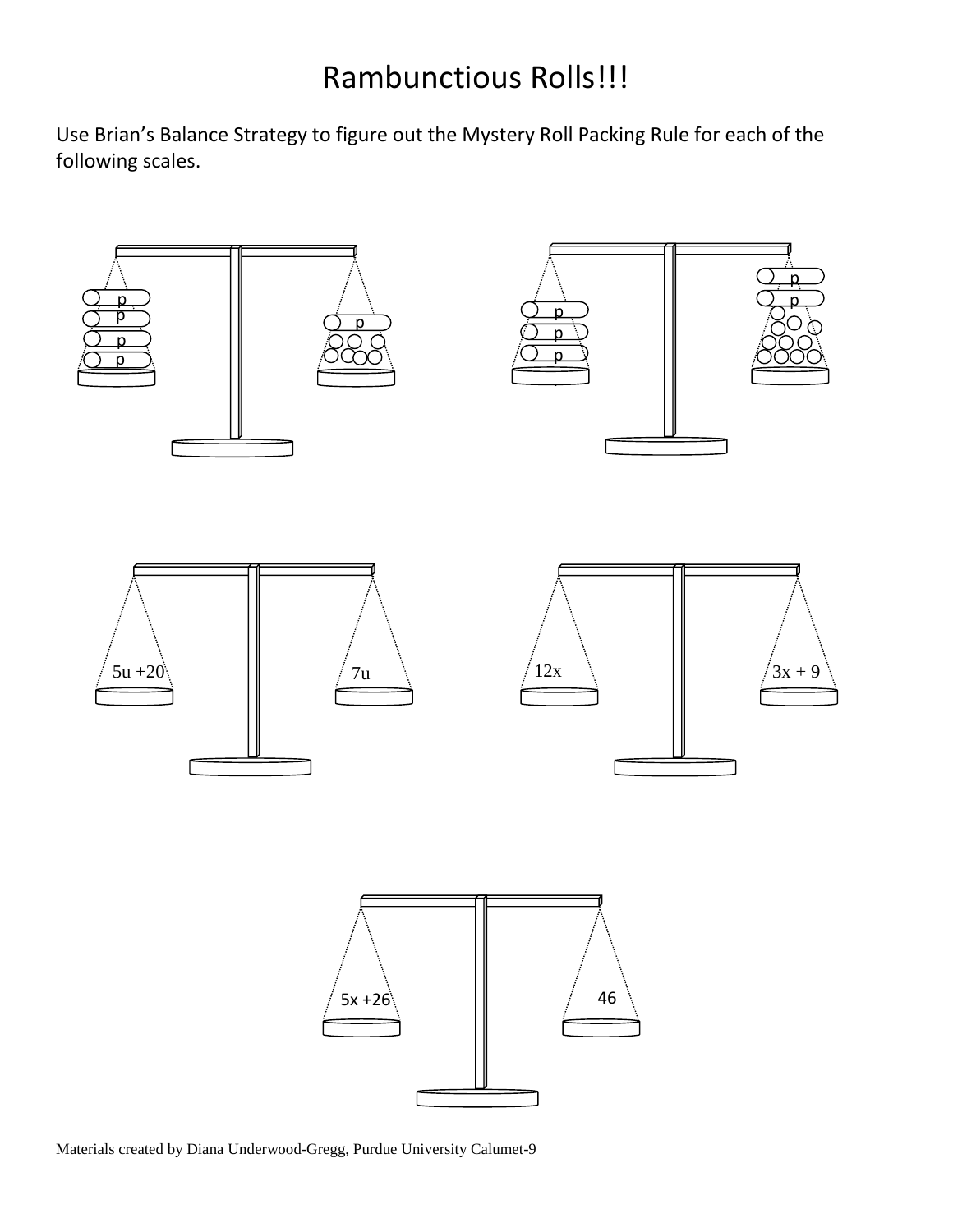## **Missing Pieces Miasma**

![](_page_9_Figure_2.jpeg)

Materials created by Diana Underwood-Gregg, Purdue University Calumet-10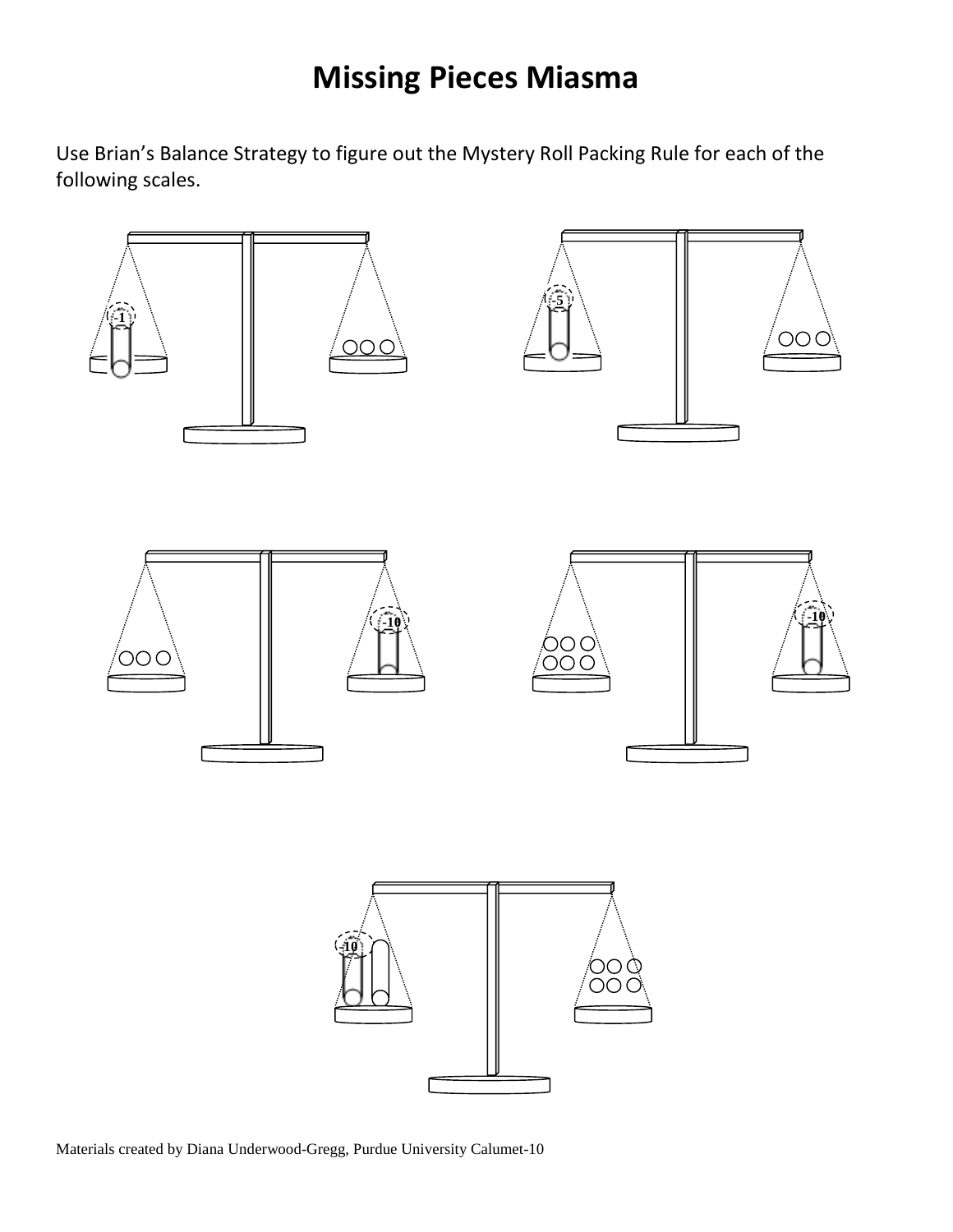#### **How many candies are in each roll below?**

![](_page_10_Figure_1.jpeg)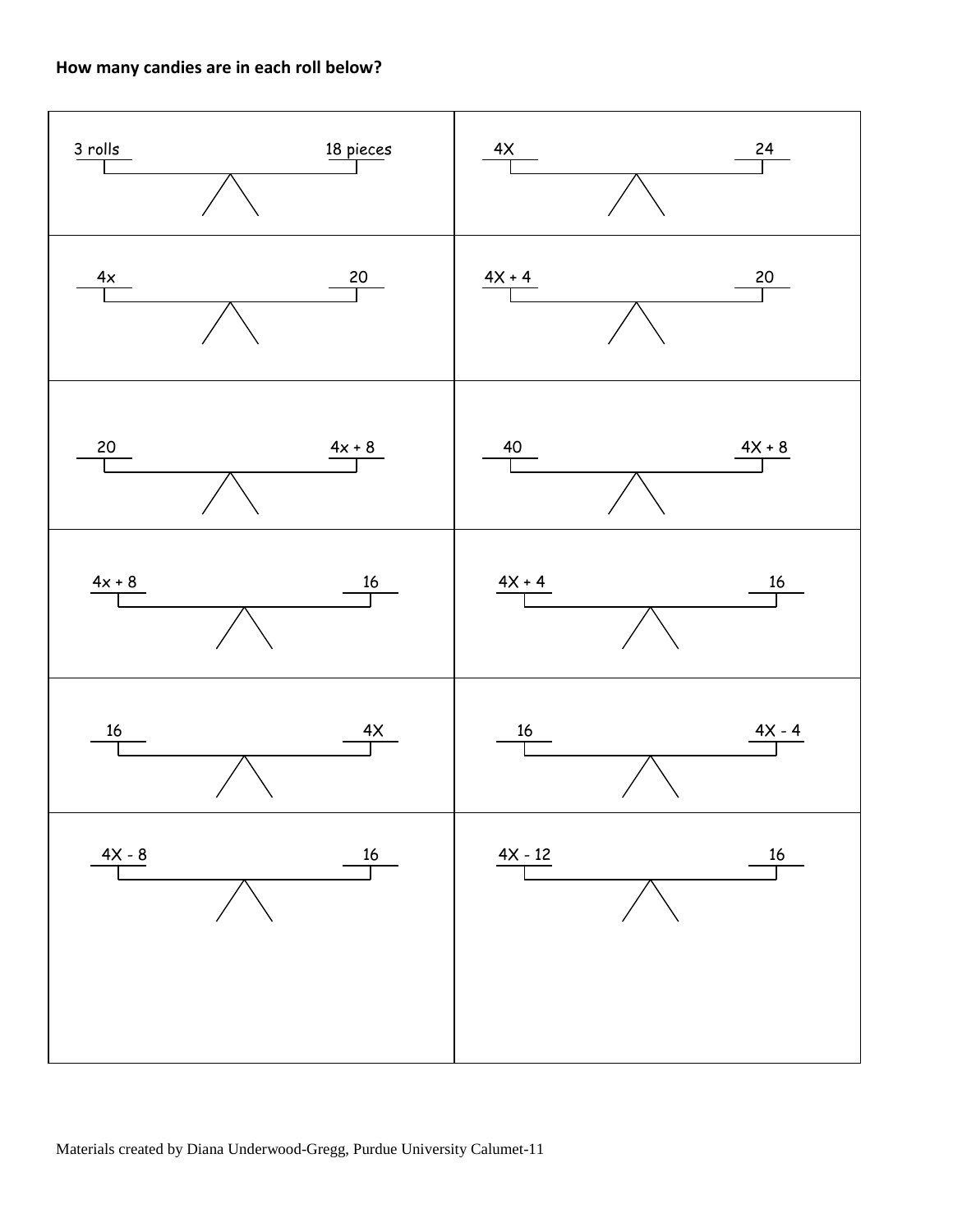![](_page_11_Figure_1.jpeg)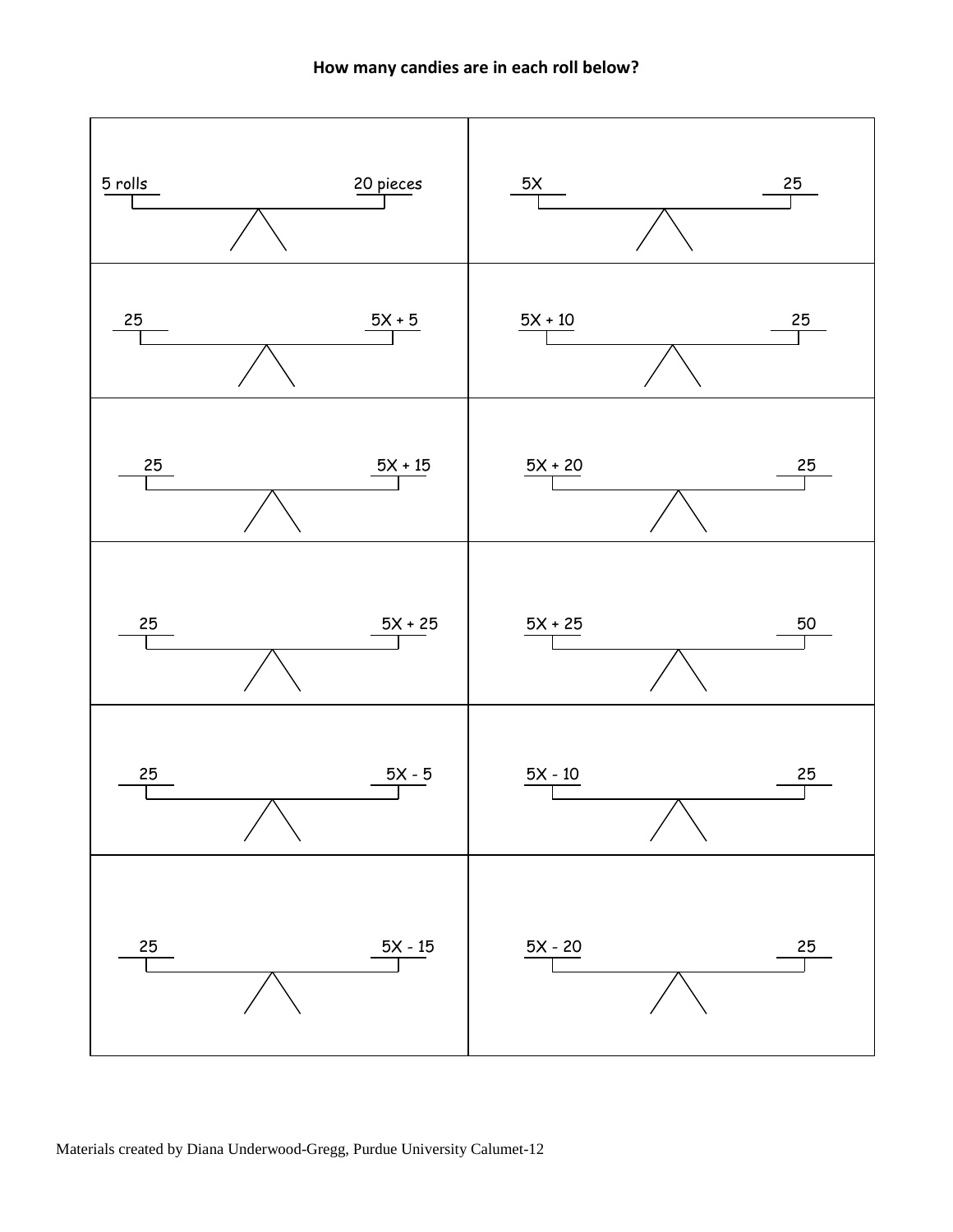![](_page_12_Figure_1.jpeg)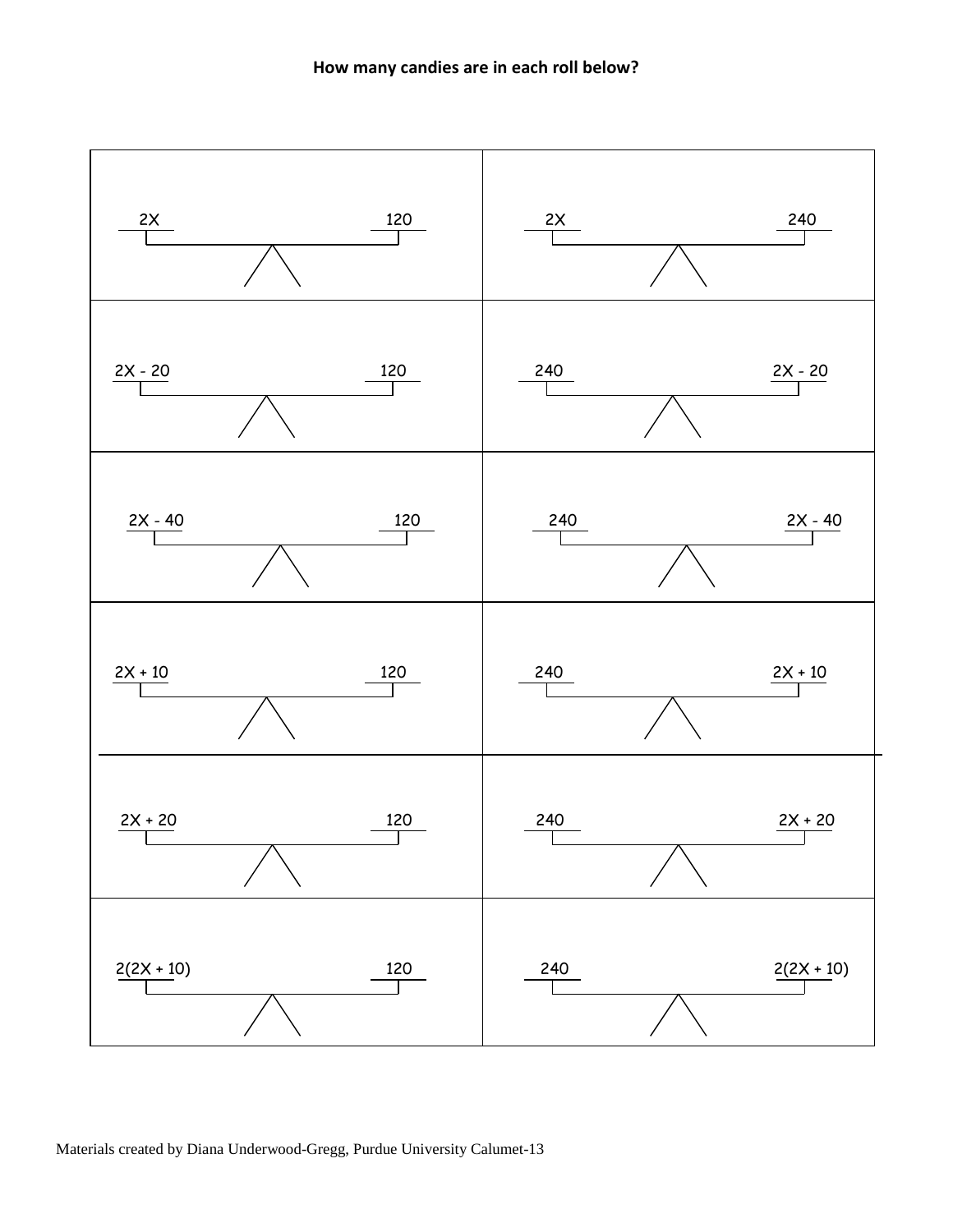![](_page_13_Figure_1.jpeg)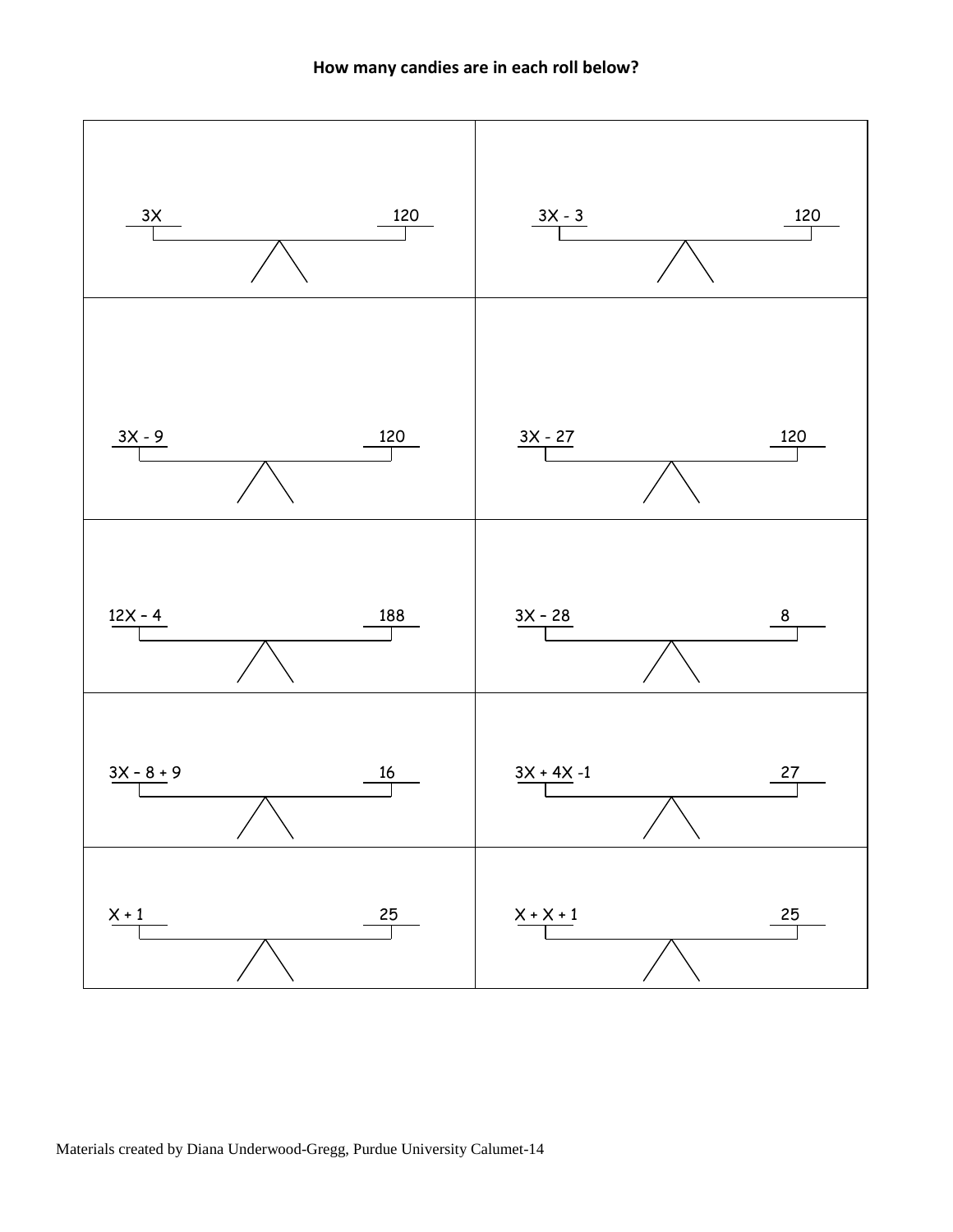![](_page_14_Figure_1.jpeg)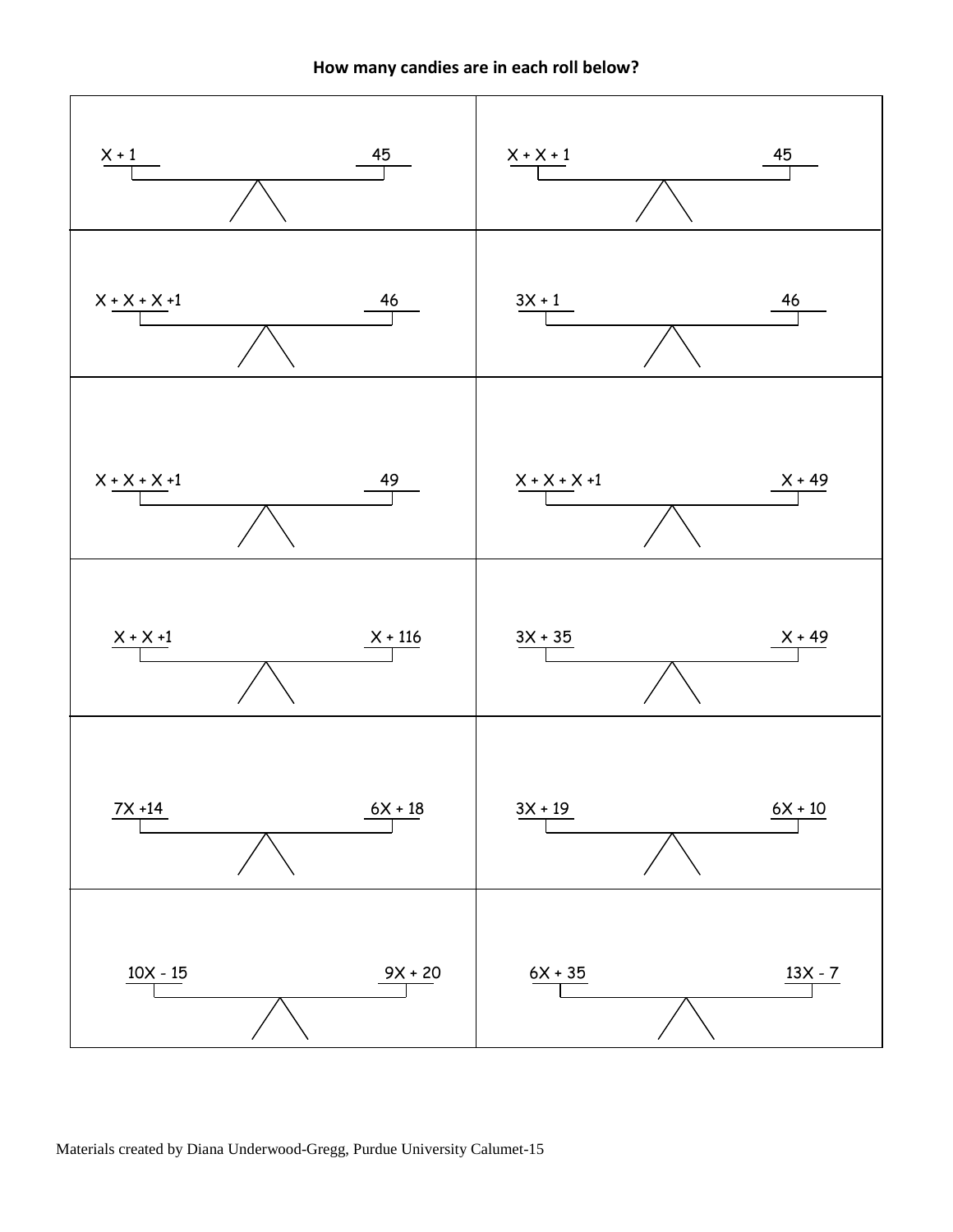Solve each of the equations below. You may use a balance to help with your reasoning if you choose.

| 1). $a + 5 = 23$       | $2)$ . s – 7 = 15        |
|------------------------|--------------------------|
| $3)$ . d – 9 = 17      | 4). $12 = x + 4$         |
| 5). $7 = y - 2$        | 6). $4 + y = 2y$         |
| 7). $8x - 4 = 9x$      | $8$ ). $3x = 2x + 11$    |
| 9). $X - 3 = -1 + 4$   | 10). $X + 7 = 2x + 5$    |
| 11). $10x + 6 = 11x$   | 12). $18x + 64 = 19x$    |
| 13). $17x = 16x - 24$  | 14). $-8x + 9x = -1 + 7$ |
| 15). $3x - 2x + 5 = 5$ | 16). $2w + 10w = 48$     |
| 17). $8y + y = 45$     | 18). $16 = 10t - 8t$     |
| 19). $5x + 12 = 8x$    | 20). $24g - 22 = 2g$     |

Materials created by Diana Underwood-Gregg, Purdue University Calumet-16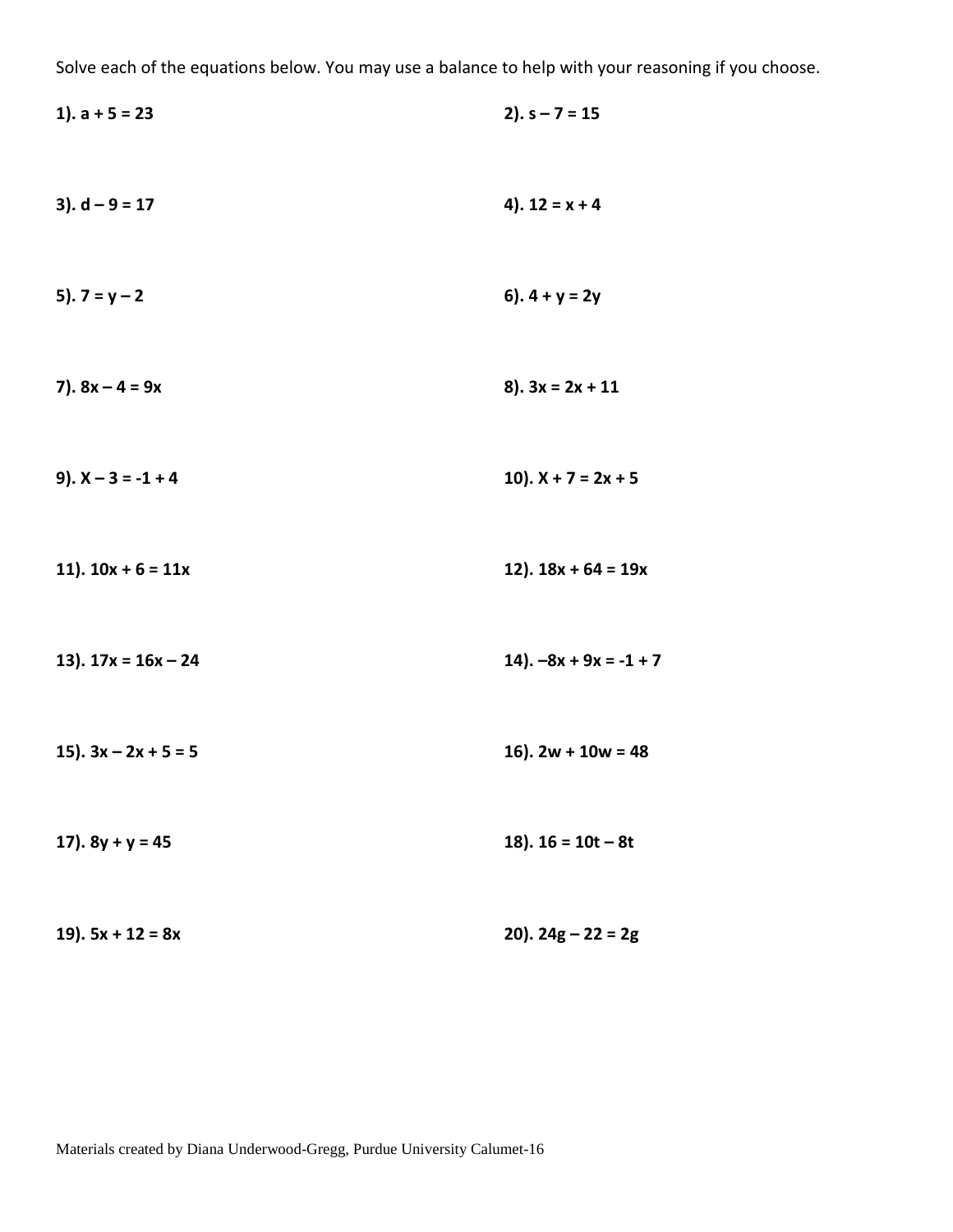## Label It

Label each picture below using the given packing rule:

![](_page_16_Figure_2.jpeg)

![](_page_16_Figure_3.jpeg)

A. PACKING RULE: 7 pieces per roll

![](_page_16_Picture_5.jpeg)

B. PACKING RULE: 10 pieces per roll

![](_page_16_Picture_7.jpeg)

C. PACKING RULE: X pieces per roll

![](_page_16_Picture_9.jpeg)

D. PACKING RULE: Y pieces per roll

![](_page_16_Picture_11.jpeg)

E. PACKING RULE: W pieces per roll

![](_page_16_Picture_13.jpeg)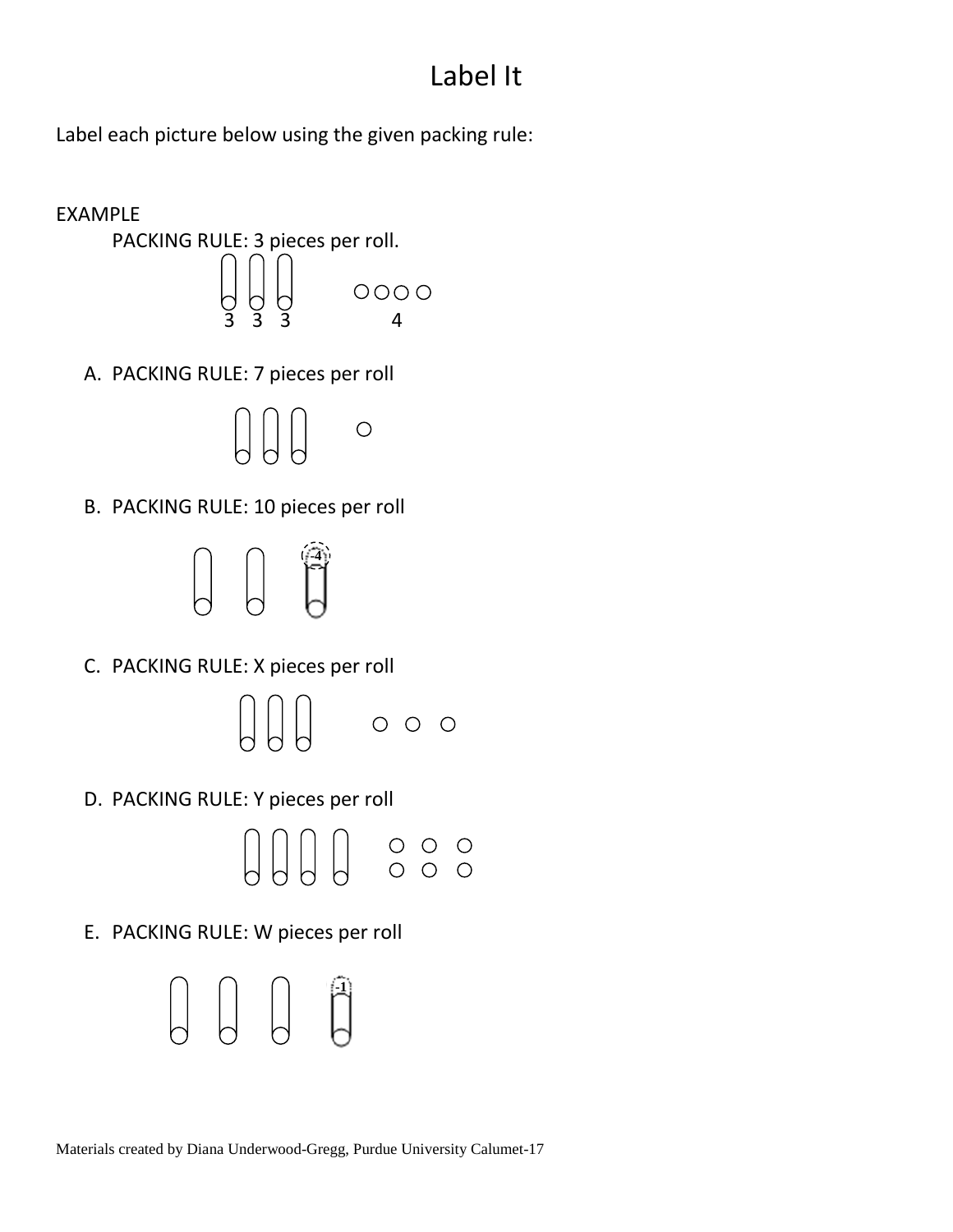Mrs. Simpson had the following amount of candy in the candy shop. How many pieces does she have in all?

|                                                                                                                                                                                                                                                                                                                                                     |                            | <b>Packing Rules</b>       |                            |                             |
|-----------------------------------------------------------------------------------------------------------------------------------------------------------------------------------------------------------------------------------------------------------------------------------------------------------------------------------------------------|----------------------------|----------------------------|----------------------------|-----------------------------|
|                                                                                                                                                                                                                                                                                                                                                     | 12 pieces<br>in each roll. | 10 pieces<br>in each roll. | $x$ pieces<br>in each roll | $m$ pieces<br>in each roll. |
|                                                                                                                                                                                                                                                                                                                                                     |                            |                            |                            |                             |
| $\bigcup_{\circ} \bigcup_{\circ} \bigcup_{\circ}$                                                                                                                                                                                                                                                                                                   |                            |                            |                            |                             |
| $\begin{picture}(120,15) \put(0,0){\line(1,0){15}} \put(15,0){\line(1,0){15}} \put(15,0){\line(1,0){15}} \put(15,0){\line(1,0){15}} \put(15,0){\line(1,0){15}} \put(15,0){\line(1,0){15}} \put(15,0){\line(1,0){15}} \put(15,0){\line(1,0){15}} \put(15,0){\line(1,0){15}} \put(15,0){\line(1,0){15}} \put(15,0){\line(1,0){15}} \put(15,0){\line($ |                            |                            |                            |                             |
| $\bigcirc$                                                                                                                                                                                                                                                                                                                                          |                            |                            |                            |                             |
| $\begin{picture}(20,5) \put(0,0){\line(1,0){155}} \put(15,0){\line(1,0){155}} \put(15,0){\line(1,0){155}} \put(15,0){\line(1,0){155}} \put(15,0){\line(1,0){155}} \put(15,0){\line(1,0){155}} \put(15,0){\line(1,0){155}} \put(15,0){\line(1,0){155}} \put(15,0){\line(1,0){155}} \put(15,0){\line(1,0){155}} \put(15,0){\line(1,0){155}} \put$     |                            |                            |                            |                             |
| $\sqrt{2}$                                                                                                                                                                                                                                                                                                                                          |                            |                            |                            |                             |
| $\begin{matrix} \begin{matrix} 1 \\ 0 \end{matrix} \end{matrix}$<br>$\circ 8$                                                                                                                                                                                                                                                                       |                            |                            |                            |                             |
|                                                                                                                                                                                                                                                                                                                                                     |                            |                            |                            |                             |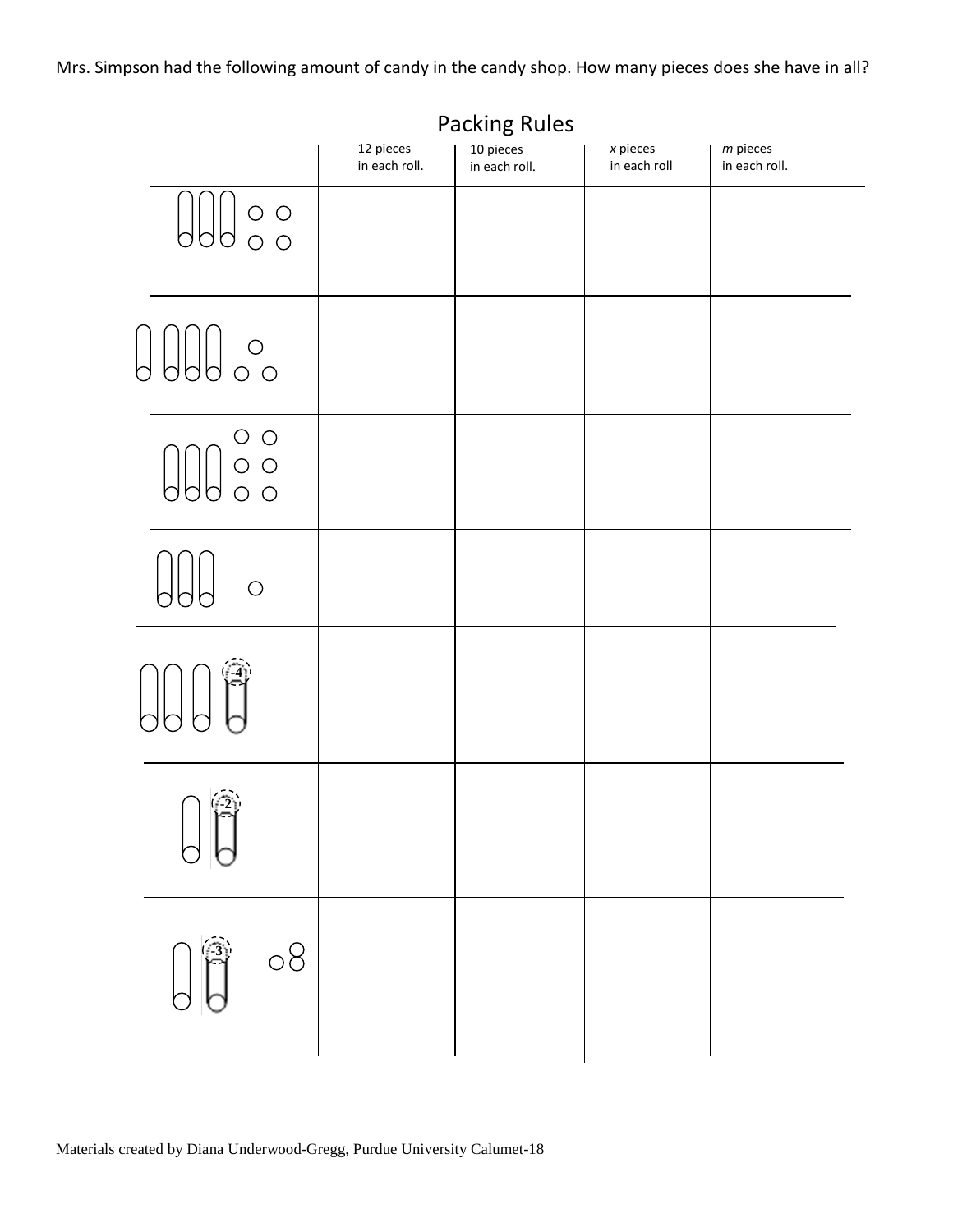On Tuesday, the Sweet Shop received seven international orders on their website. Lisa packaged each order as shown below. To keep track of their international orders, they decided to write down how much candy sold. For each order below, write words or an expression to represent the amount of candy that is on each table if the packing rule is X pieces per Mystery Roll?

![](_page_18_Figure_1.jpeg)

Materials created by Diana Underwood-Gregg, Purdue University Calumet-19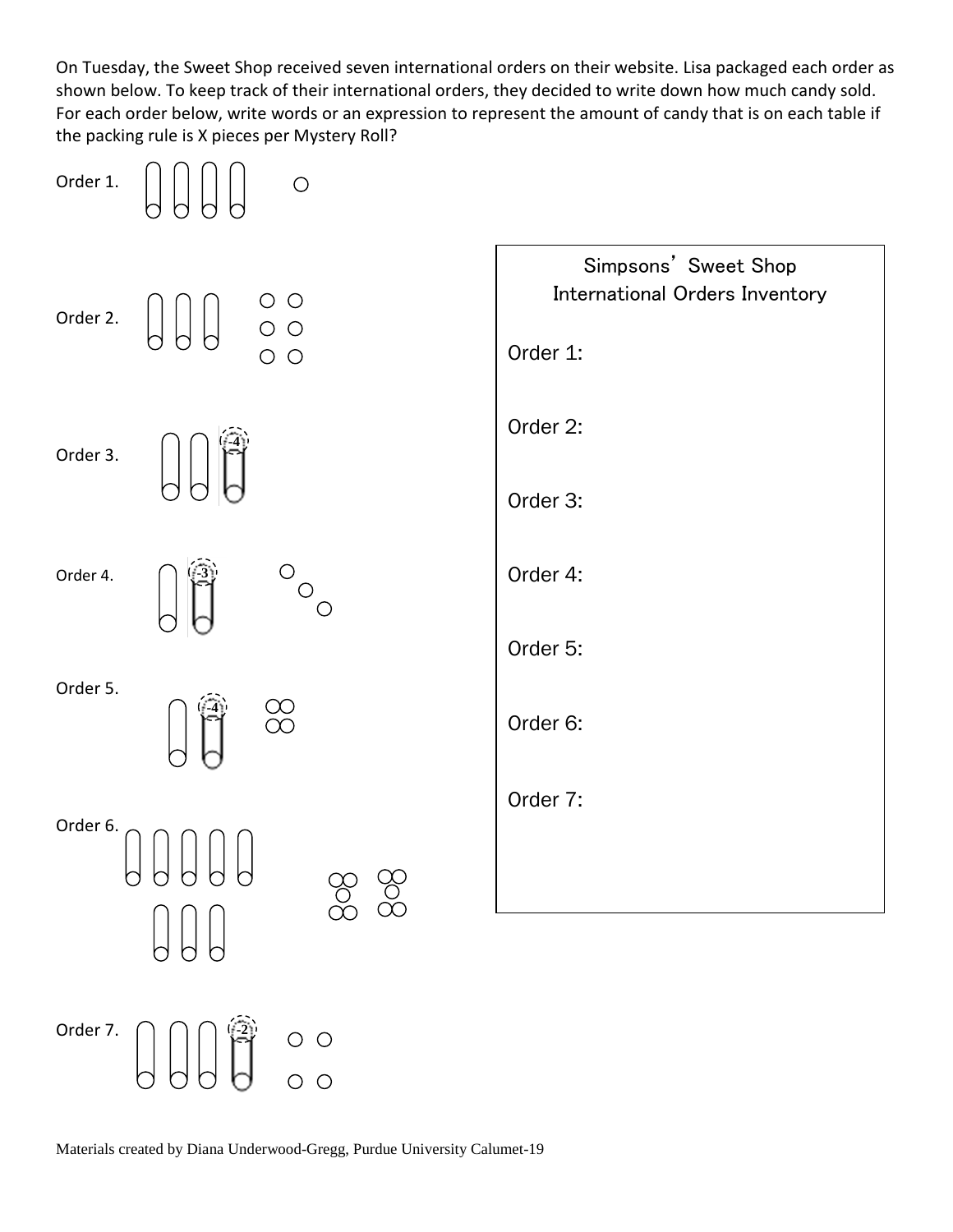### Customer Corrections

- 1. Marge packaged an order for 7*u* + 8 candy. The customer called back and added 3*u* more candy. How much candy is in the order now?
- 2. Marge packaged an order for 10*s* 4 candy. The customer called back and canceled 5*s* candy. How much candy is in the order now?
- 3. Marge packaged an order for 5*f* + 7 candy. The customer called back and added 2*f* +2 more candy. How much candy is in the order now?
- 4. Marge packaged an order for 7*u* + 8 candy. The customer called back and added 1 more candy. How much candy is in the order now?
- 5. Marge packaged an order for 7*u* + 8 candy. The customer called back and canceled 1 candy. How much candy is in the order now?
- 6. What number comes right after *x*? Right before *x*?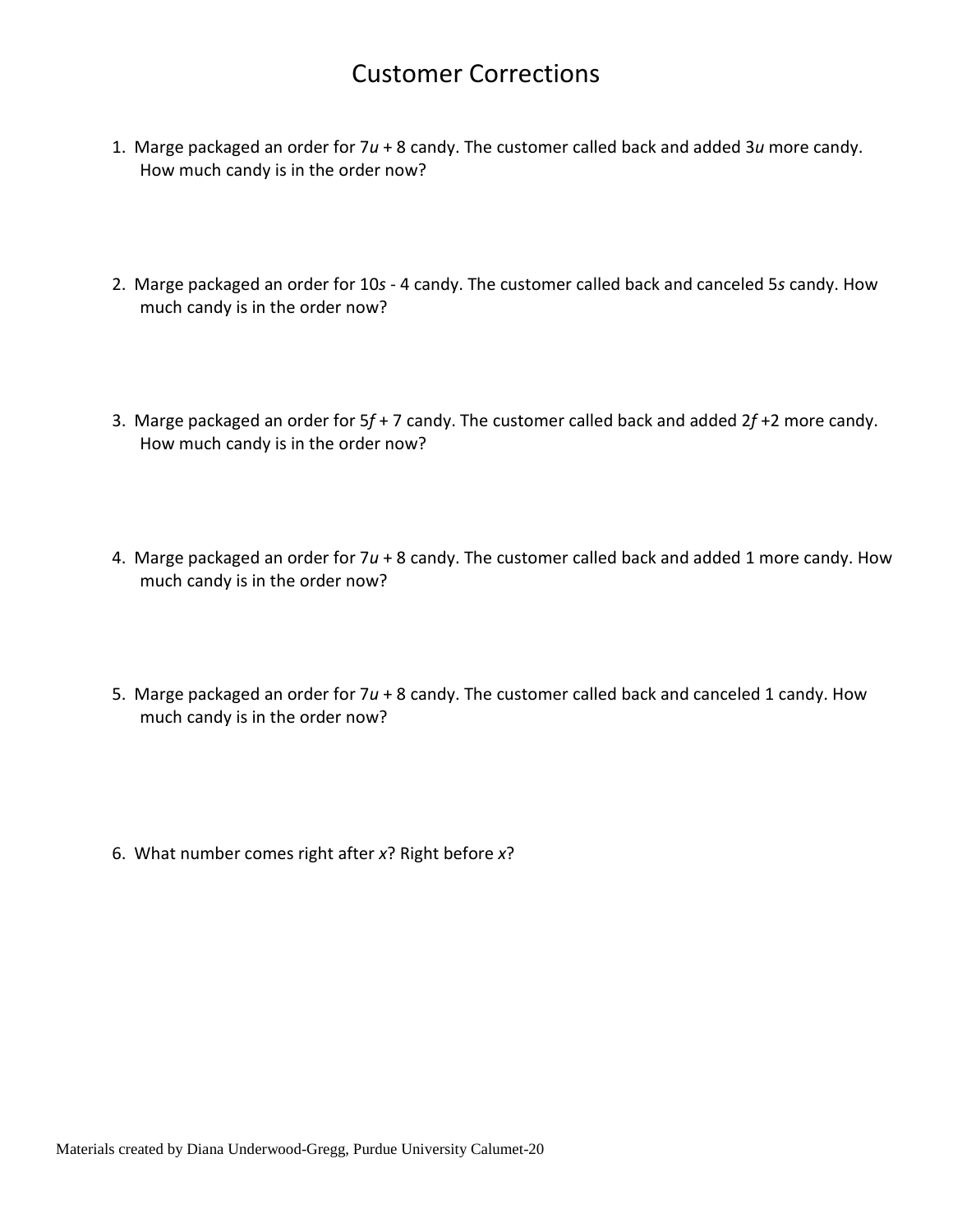## Disorderly Conduct

Saturday was a busy day at the Simpsons Sweet Shop. At the end of the day, 8 customers had placed telephone orders and Lisa wrote the orders on slips of paper. Before closing the shop that night she got each customer's order ready and placed the candies on the table next to their receipt. However, dastardly Bart snuck in the shop after Lisa left and switched around the receipts so they no longer matched the candy order. Can you help Lisa match the order with the candies???

![](_page_20_Figure_2.jpeg)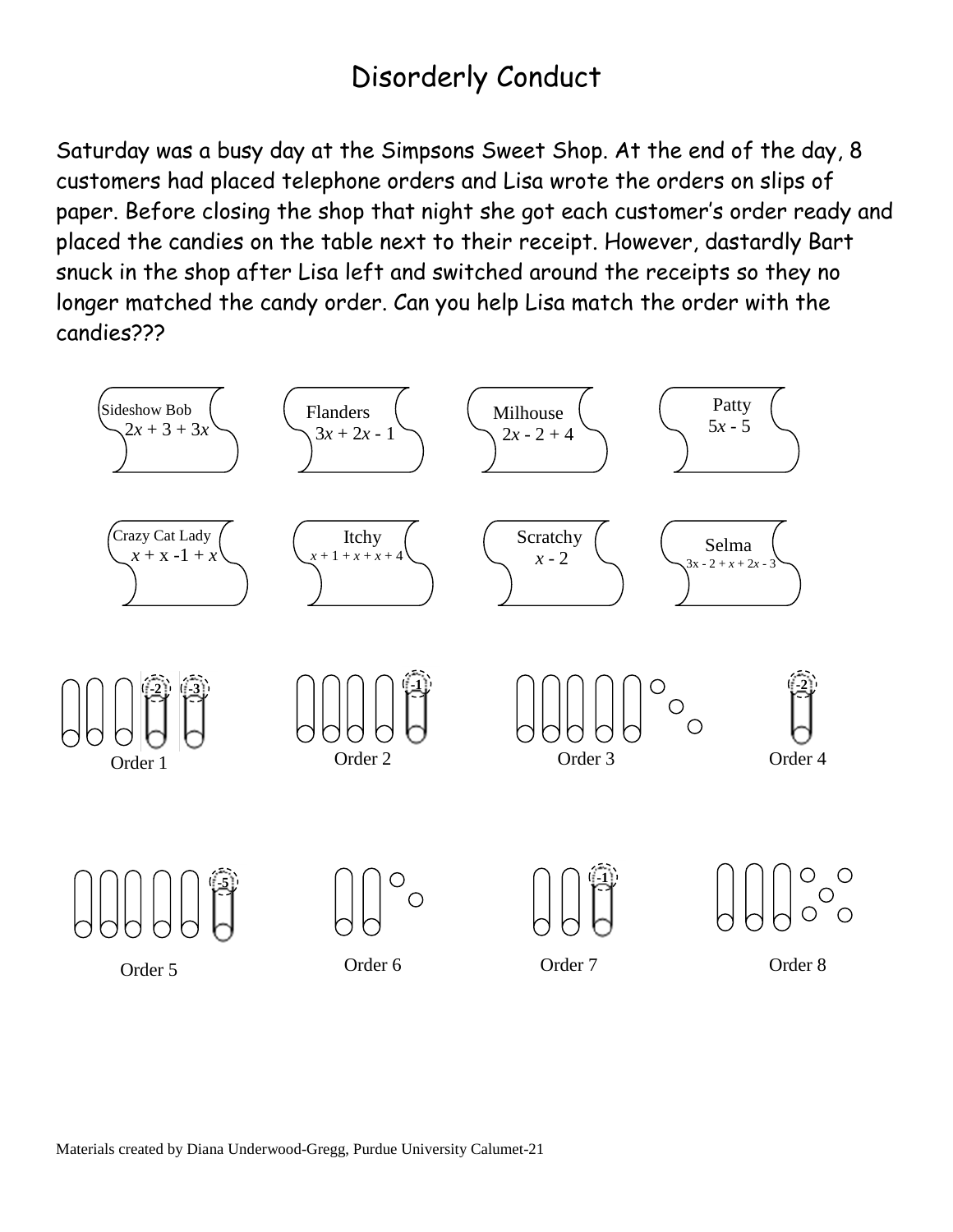# Bart in Charge

The Simpsons had to go to a wedding Friday so they left Bart in charge of the Sweet Shop. However, Bart can't read Lisa's notes that she takes when people place orders for candies over the phone. Can you help Bart know how many candies to make for the orders below by drawing a picture of the candies he would need to gather for the customers?

![](_page_21_Figure_2.jpeg)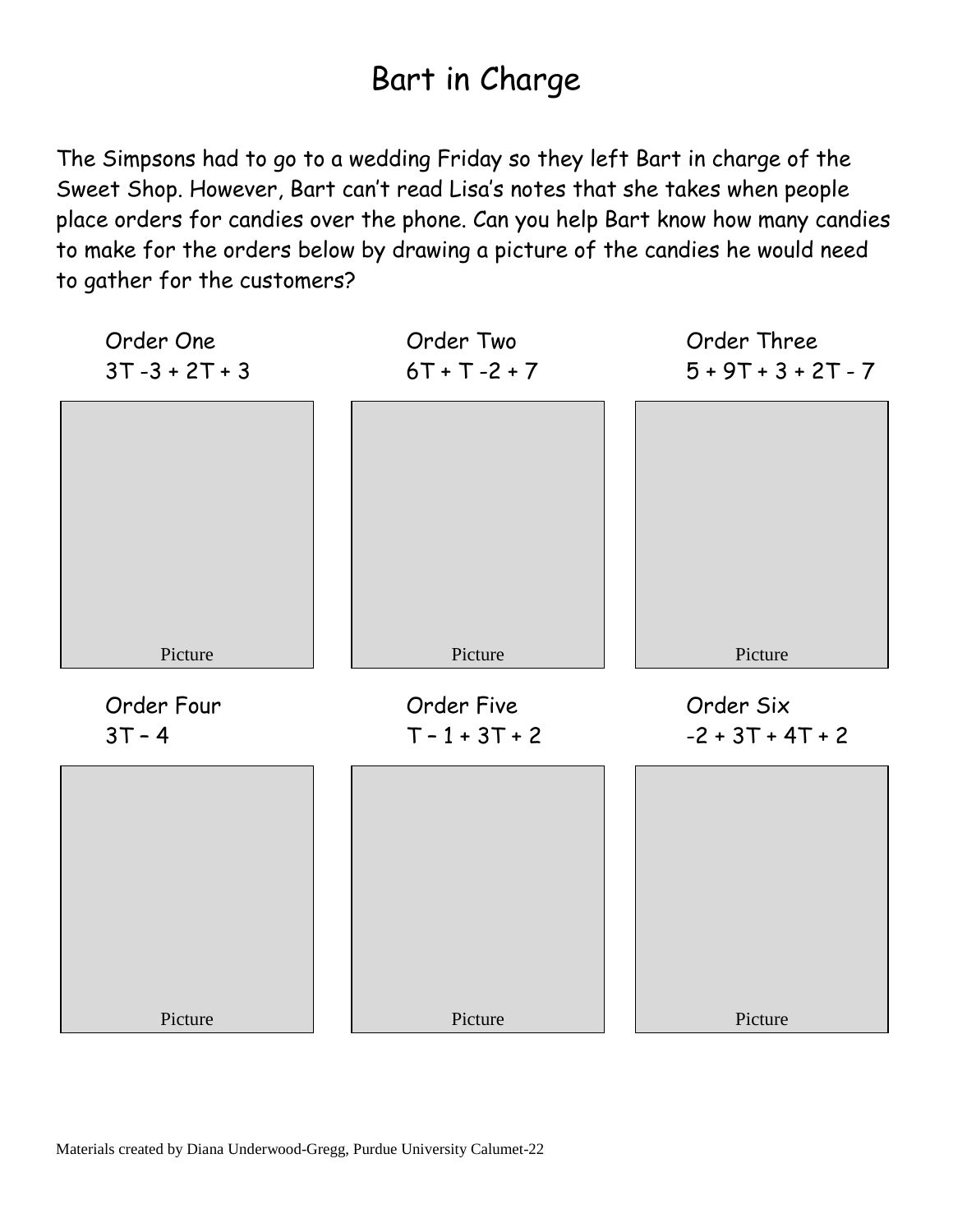## Mixed Up Expressions

Which algebraic expressions are equivalent to each other?

A. 8*x* + 4 + 4*x* – 10 B. 3*x*  $C. 6x + 4$ D.  $x + 5 + x - 4 - 2$ E. 12*x* – 6 F. 2*x* – 1 G. 6*x* – 3 H. 4*x* + x – 5 + *x* + 9 I.  $2x + x - 2 + 2 + 2x - 2 + x - 1$ J. 3*x* – 3 + *x* – 2 + *x* – 1 + 7*x* K. 4 + *x* + 2*x* – 3 – 1 L. 2*w* -1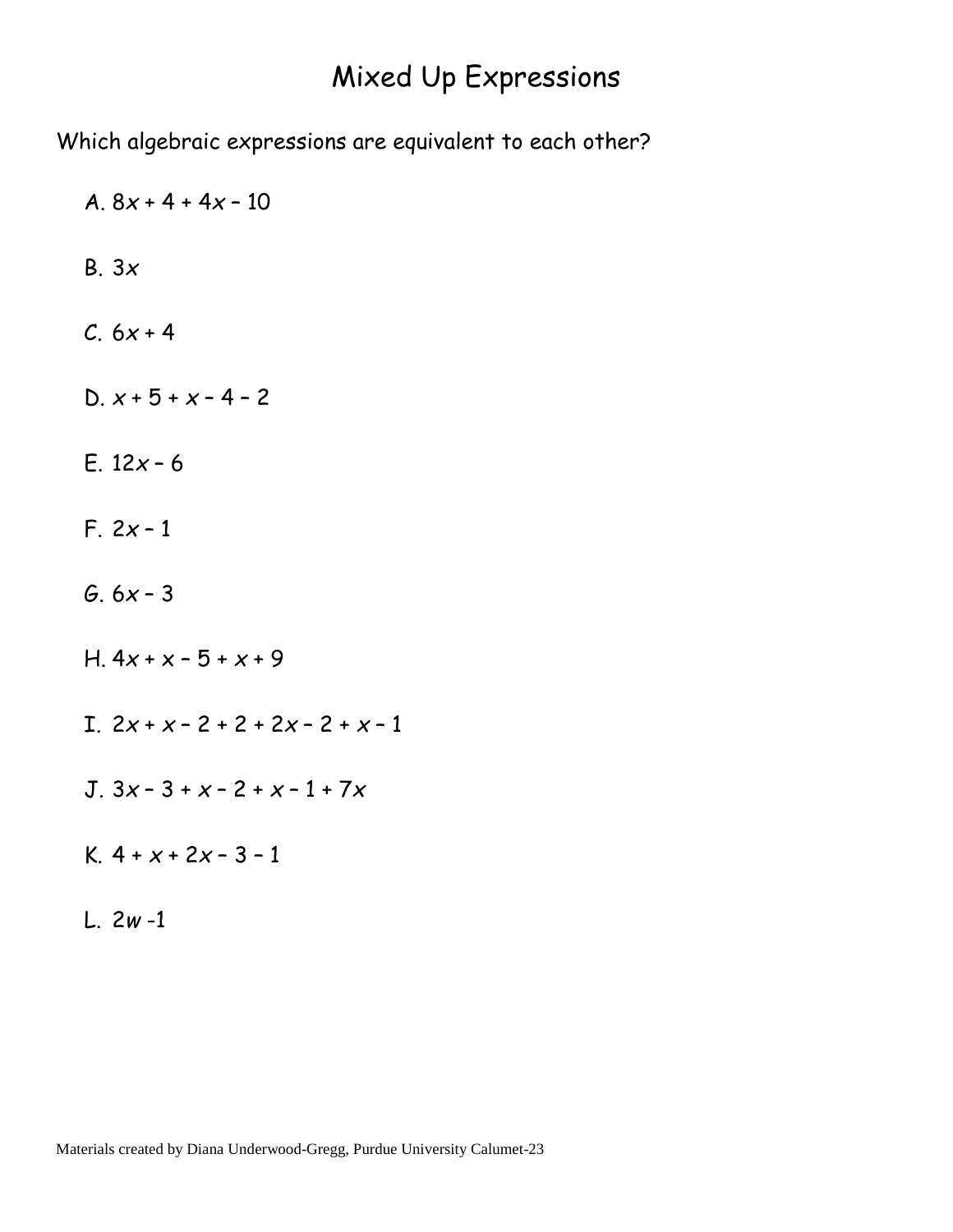# Saturday Night Special

On Saturday, Lisa decided to run a special sale on cherry candies. The packing rule for this candy was *c* candies per roll.

Special Sale Today!!!

Get  $c + 4$  candies for the cheap price of \$1!!!

Sale is only good today!

How much total candy did each person order below? Write your answer as a picture *AND* an expression.

| ORDER                   | <b>PICTURE</b> | <b>ALGEBRAIC</b><br><b>EXPRESSION</b> |
|-------------------------|----------------|---------------------------------------|
| Sideshow Bob 4 specials |                |                                       |
| Mayor Quimby 3 specials |                |                                       |
| Millhouse 6 specials    |                |                                       |
| Grandpa 10 specials     |                |                                       |

Circle all of the expressions below that represent Sideshow Bob's candy.

 $4c + 4$   $4c + 16$   $4(c + 4)$   $4c$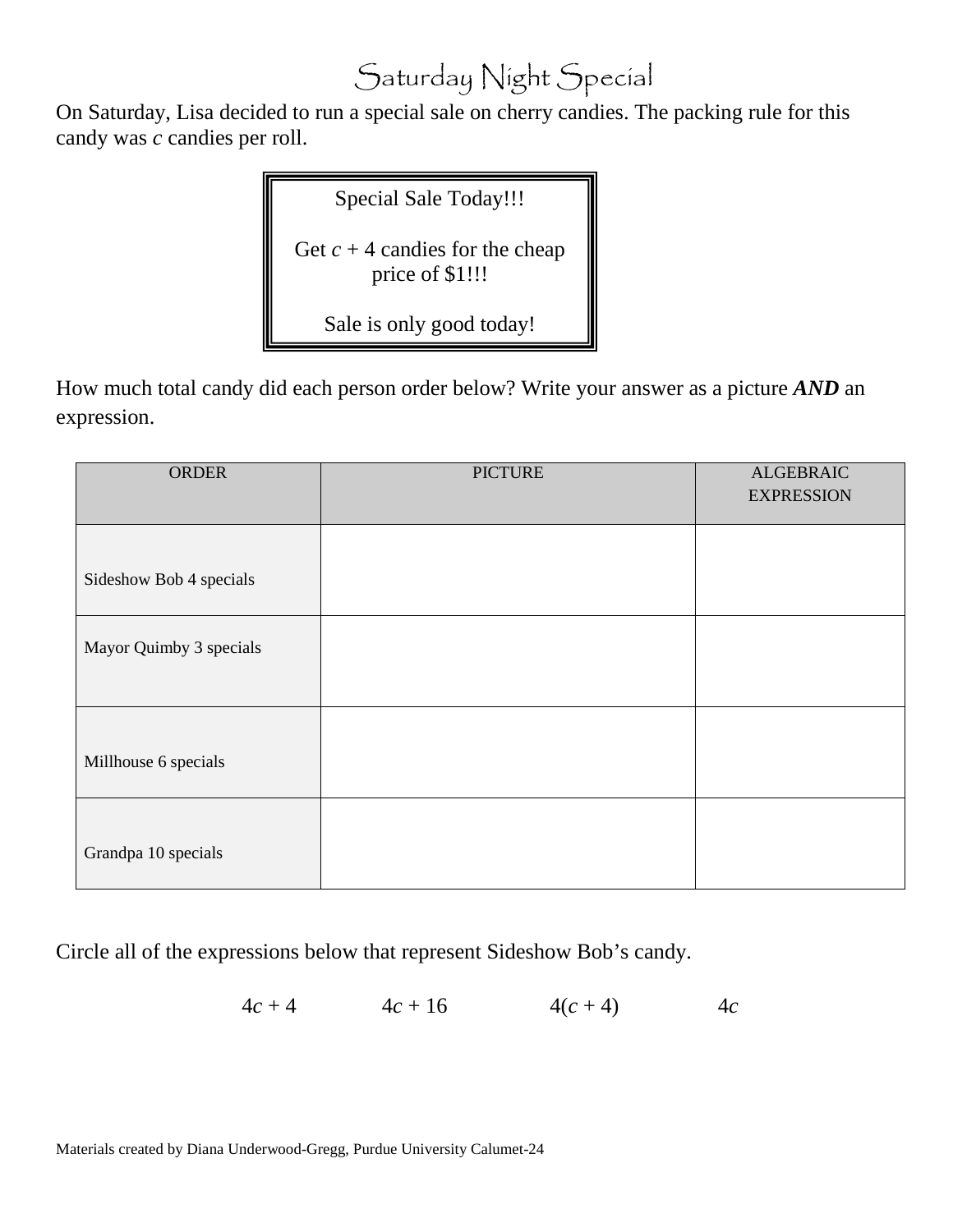# More Specials

Draw a picture AND expression for the candies below.

Monday Madness!!!

Get  $x + 3$  candies for the cheap **price of \$1!!!** Sale is only good today!

Terrific Tuesday!!!

**Get** *r* **+ 7 candies for the cheap price of \$1!!!** Sale is only good today!

A.  $2(x+3)$  A.  $3(r+7)$ B.  $4(x+3)$  B.  $5(r+7)$ C.  $10(x+3)$  C.  $14(r+7)$ 

Wicked Wednesday!!!

**Get** *h* **- 2 candies for the cheap price of \$1!!!** Sale is only good today!

A.  $3(h - 2)$  A.  $4(2f +6)$ B.  $6(h - 2)$  B.  $7(2f +6)$ C.  $10(h - 2)$  C.  $9(2f +6)$ 

Freaky Friday!!!

**Get 2***f* **+ 6 candies for the cheap price of \$1!!!** Sale is only good today!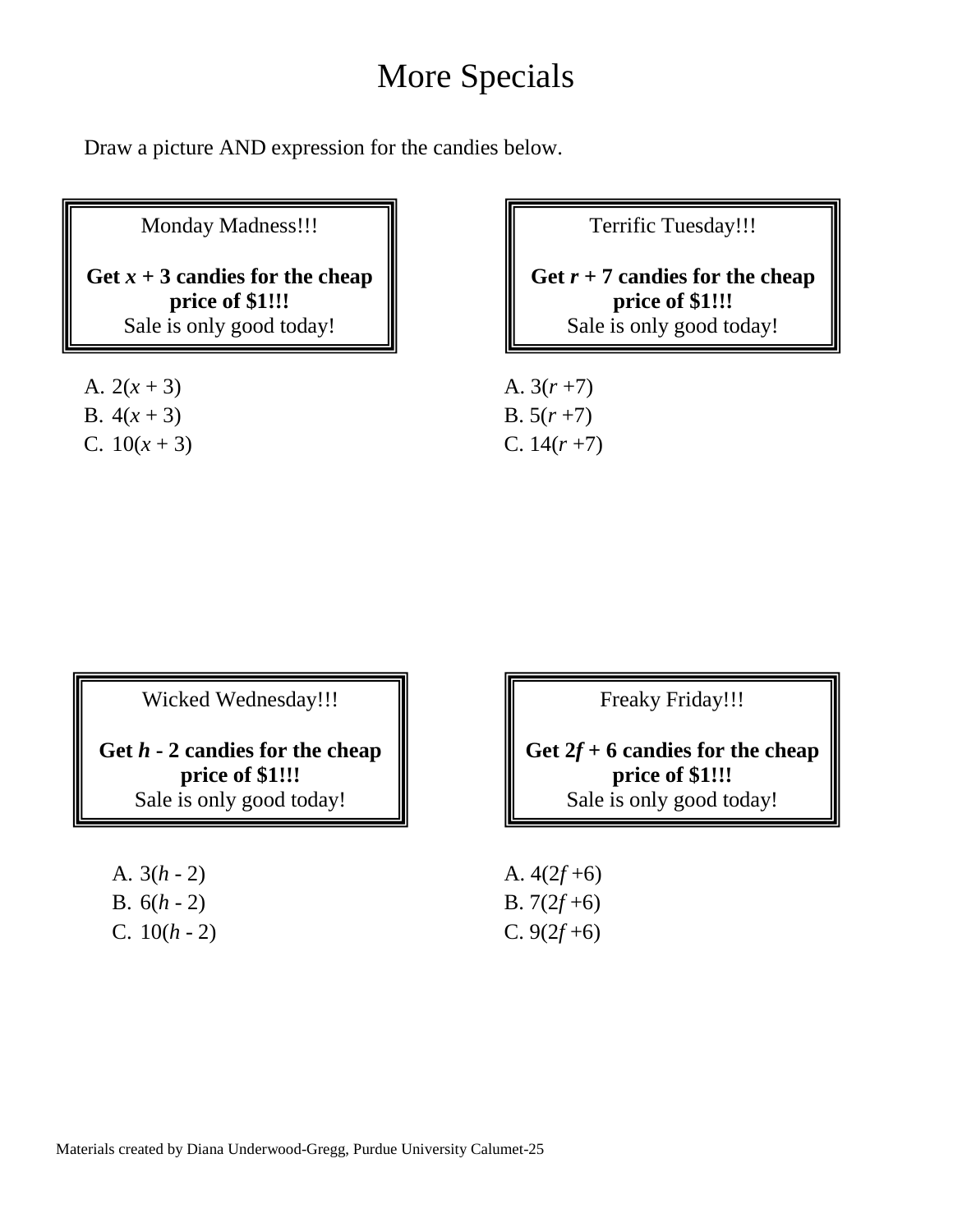### Simplifying Expressions

Write each expression below without parentheses (SIMPLIFY). Draw pictures, if necessary.

- a.  $2(x + 4)$
- b.  $3(2x + 1)$
- c.  $3(c-1)$
- d.  $2(T 5)$
- e.  $4(6T + 12)$
- f.  $4(2T-3)$
- g.  $2Y 3 + 3Y + 5 7$
- h.  $4(2W 5)$
- i. 8G 3 + 2G -16
- j.  $3(T + 4 + 2T)$
- k.  $2(2x + 5 + x 4)$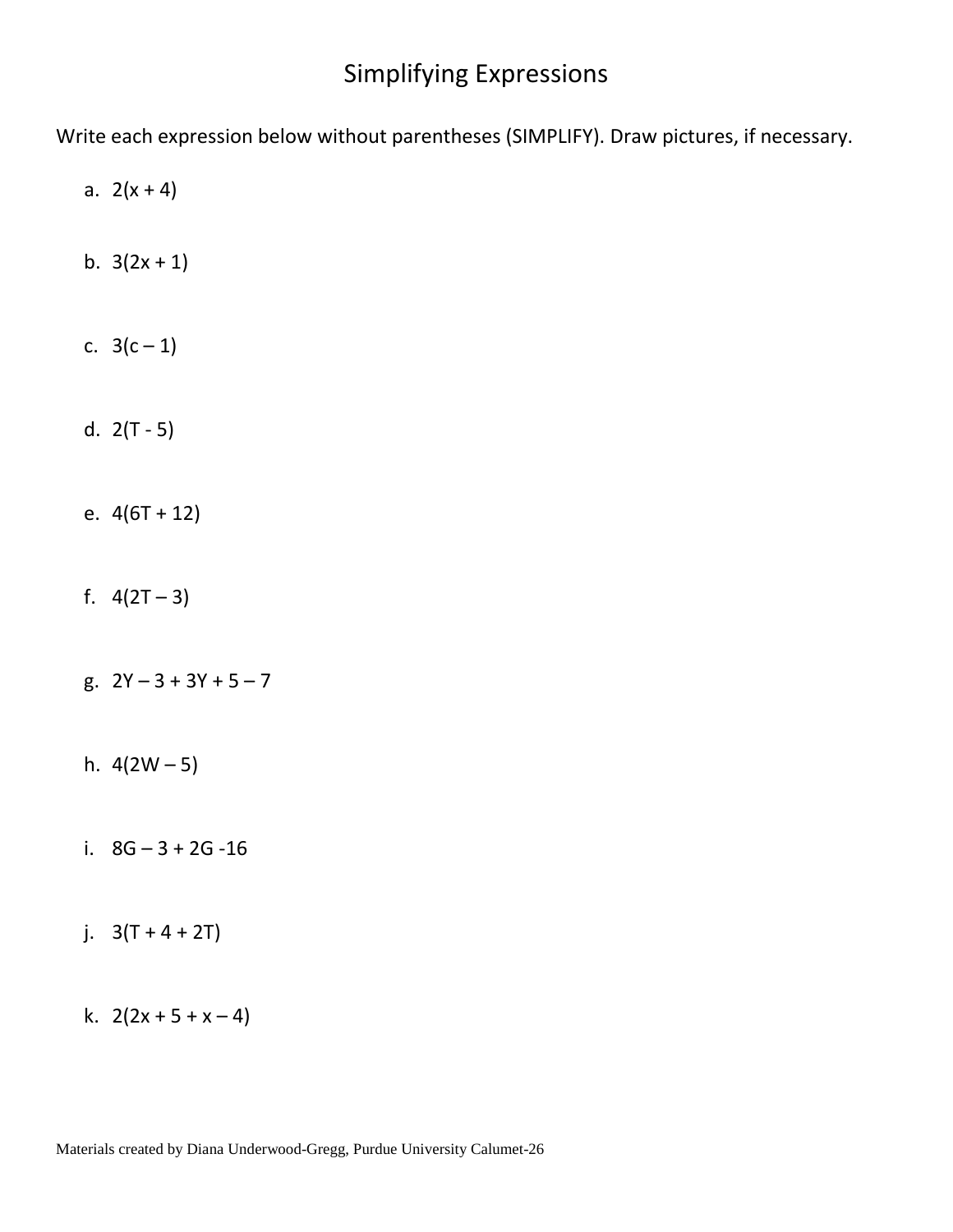| Packing<br>Rule | On the shelf                                            | <b>Simpsons Make</b>                                                                          | <b>Picture-Pieces in all</b> | Number-pieces in all |
|-----------------|---------------------------------------------------------|-----------------------------------------------------------------------------------------------|------------------------------|----------------------|
| $x=15$          | $\circ$ $\circ$<br>$\circ \circ$<br>$\bigcup$<br>b<br>h | $\circ$ $\circ$<br>$\bigcup$<br>$\bigcup$<br>$\circ$ $\circ$                                  |                              |                      |
| $Y=7$           | $\bigcirc$<br>$\bigcirc$<br>$\bigcirc$<br>$\bigcirc$    |                                                                                               |                              |                      |
| $W=3$           | $\begin{array}{c}\n0 \\ 0\n\end{array}$<br>h<br>n       | $\bigcirc$<br>$\left( \begin{array}{c} 1 \end{array} \right)$<br>$\bigcirc$<br>$\overline{O}$ |                              |                      |
| $C=?$           | $\circ_{\circ}$                                         |                                                                                               |                              | 45                   |
| $V = ?$         | -4                                                      | $\begin{array}{c}\n0 \\ 0\n\end{array}$                                                       |                              | 82                   |
|                 |                                                         |                                                                                               |                              |                      |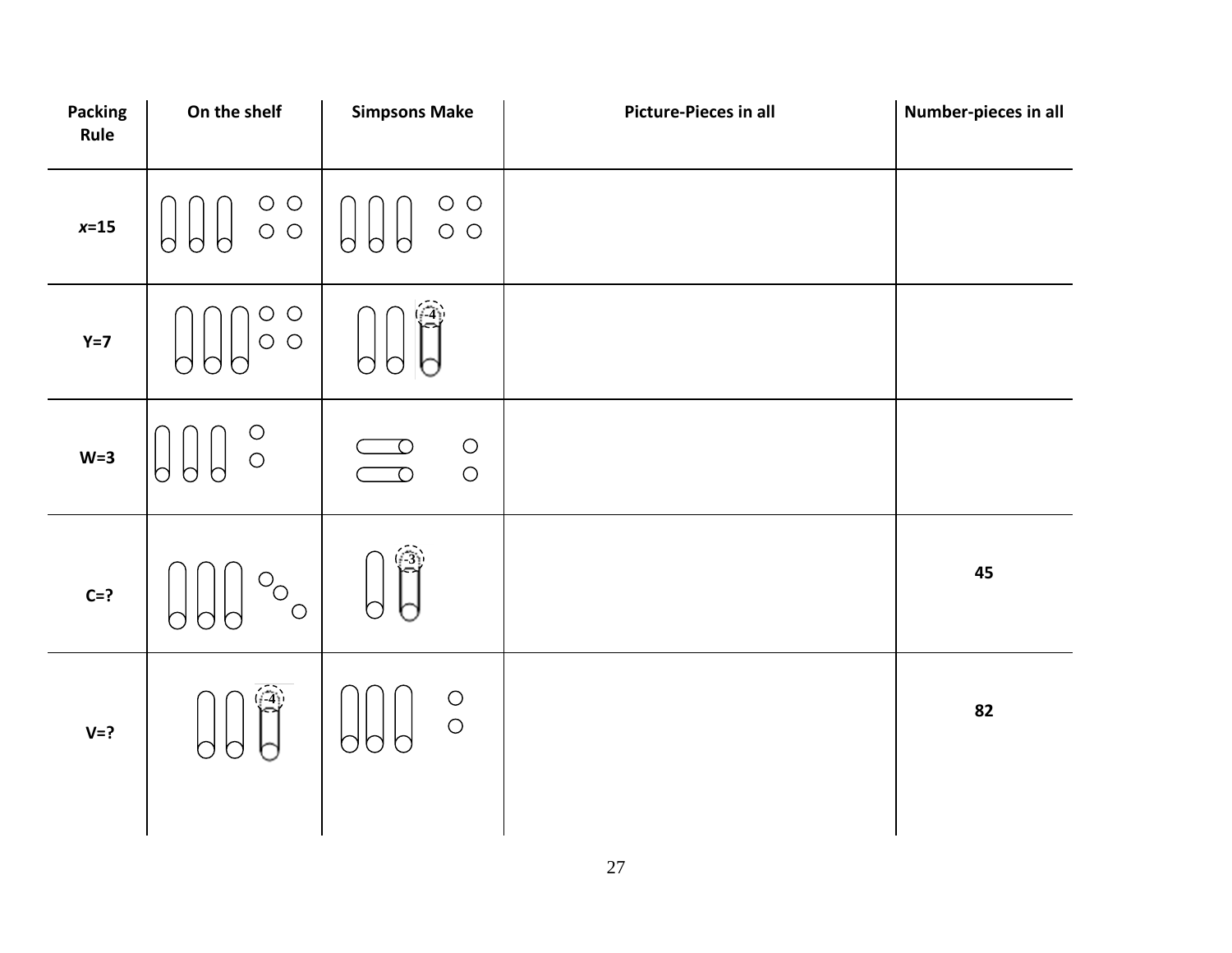| 1.                 |                 | 2.              |                 | 3.              |                 |
|--------------------|-----------------|-----------------|-----------------|-----------------|-----------------|
| Number of          | Total number of | Number of       | Total number of | Number of       | Total number of |
| pieces per roll    | pieces          | pieces per roll | pieces          | pieces per roll | pieces          |
| $10\,$             |                 | $\overline{5}$  |                 | $\,6\,$         |                 |
| 20                 |                 | $\overline{7}$  |                 | $\, 8$          |                 |
| $5\phantom{.}$     |                 | $\overline{9}$  |                 | 10              |                 |
| $\mathsf{P}$       |                 | 11              |                 | 12              |                 |
| $\pmb{\mathsf{X}}$ |                 | $\mathsf{N}$    | $5N + 4$        | ${\sf R}$       | $2R - 4$        |

## **Challenge:**

Is 6*x* – 5 the same amount of candies as 6*s* – 5? Why or why not?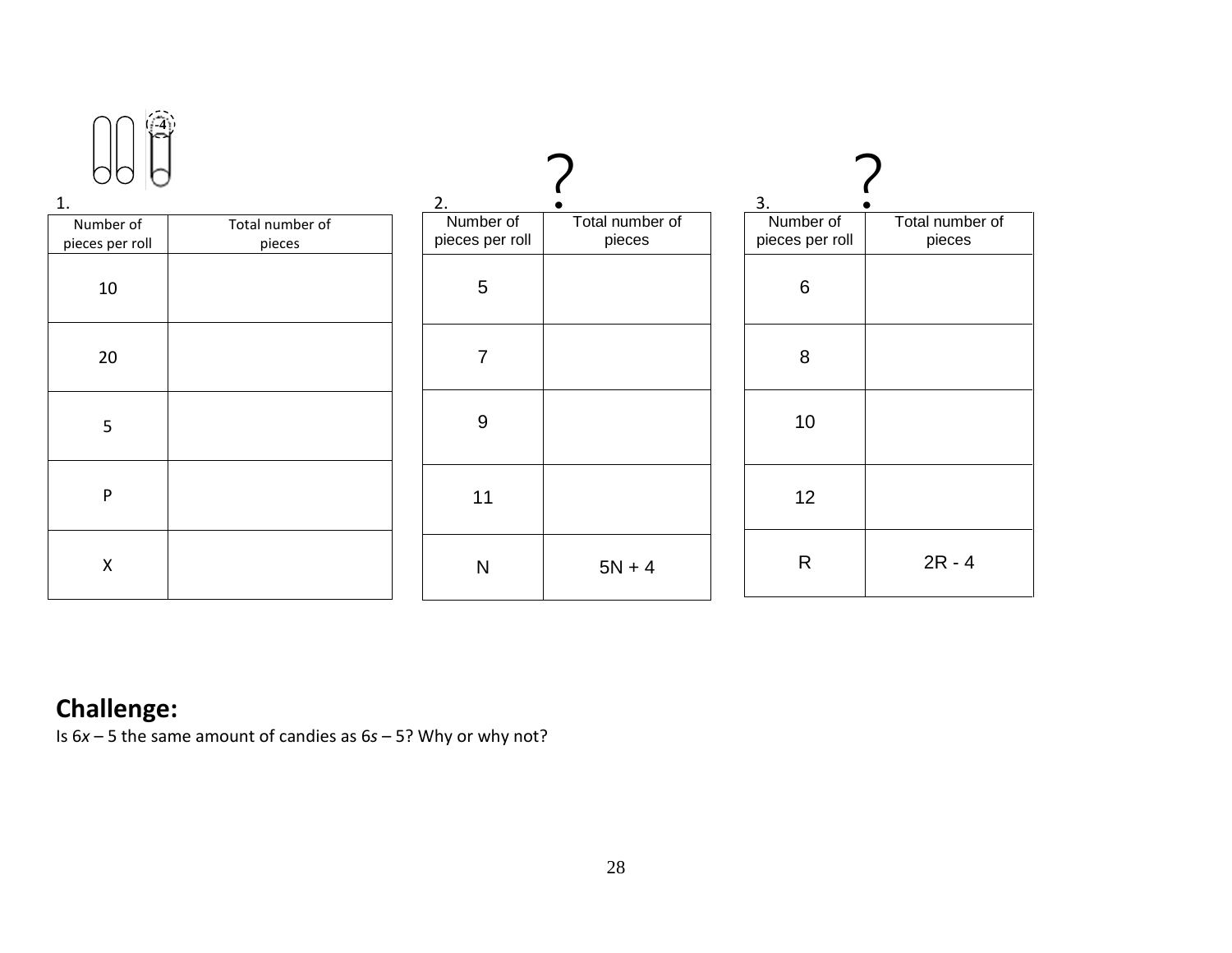| <b>Packing</b><br>Rule                                                                                            | On the shelf                                                    | <b>Simpsons Make</b>                                   | <b>Picture-pieces</b><br>in all            | <b>Expression</b> |
|-------------------------------------------------------------------------------------------------------------------|-----------------------------------------------------------------|--------------------------------------------------------|--------------------------------------------|-------------------|
| $\pmb{\mathsf{X}}$                                                                                                | $\begin{array}{c} \circ \\ \circ \\ \circ \end{array}$          | $\begin{array}{c} \circ \\ \circ \\ \circ \end{array}$ |                                            |                   |
| $\mathsf{Z}% _{M_{1},M_{2}}^{\alpha,\beta}(\mathbb{R})\subset\mathsf{Z}_{M_{1},M_{2}}^{\alpha,\beta}(\mathbb{R})$ | $\begin{array}{c} \circ \\ \circ \\ \circ \end{array}$          |                                                        |                                            |                   |
| $\boldsymbol{\mathsf{P}}$                                                                                         | $\begin{array}{c} \circ \\ \circ \\ \circ \\ \circ \end{array}$ |                                                        | $\bigcirc$<br>$\bigcirc$<br>$\overline{O}$ |                   |
| $\pmb{\mathsf{X}}$                                                                                                | $X + 5$                                                         | $3X - 5$                                               |                                            |                   |
| ${\sf R}$                                                                                                         | $R + 7$                                                         |                                                        |                                            | $3R - 1$          |
| $\pmb B$                                                                                                          | $2(B + 3)$                                                      | $B + 10$                                               |                                            |                   |
|                                                                                                                   |                                                                 |                                                        |                                            |                   |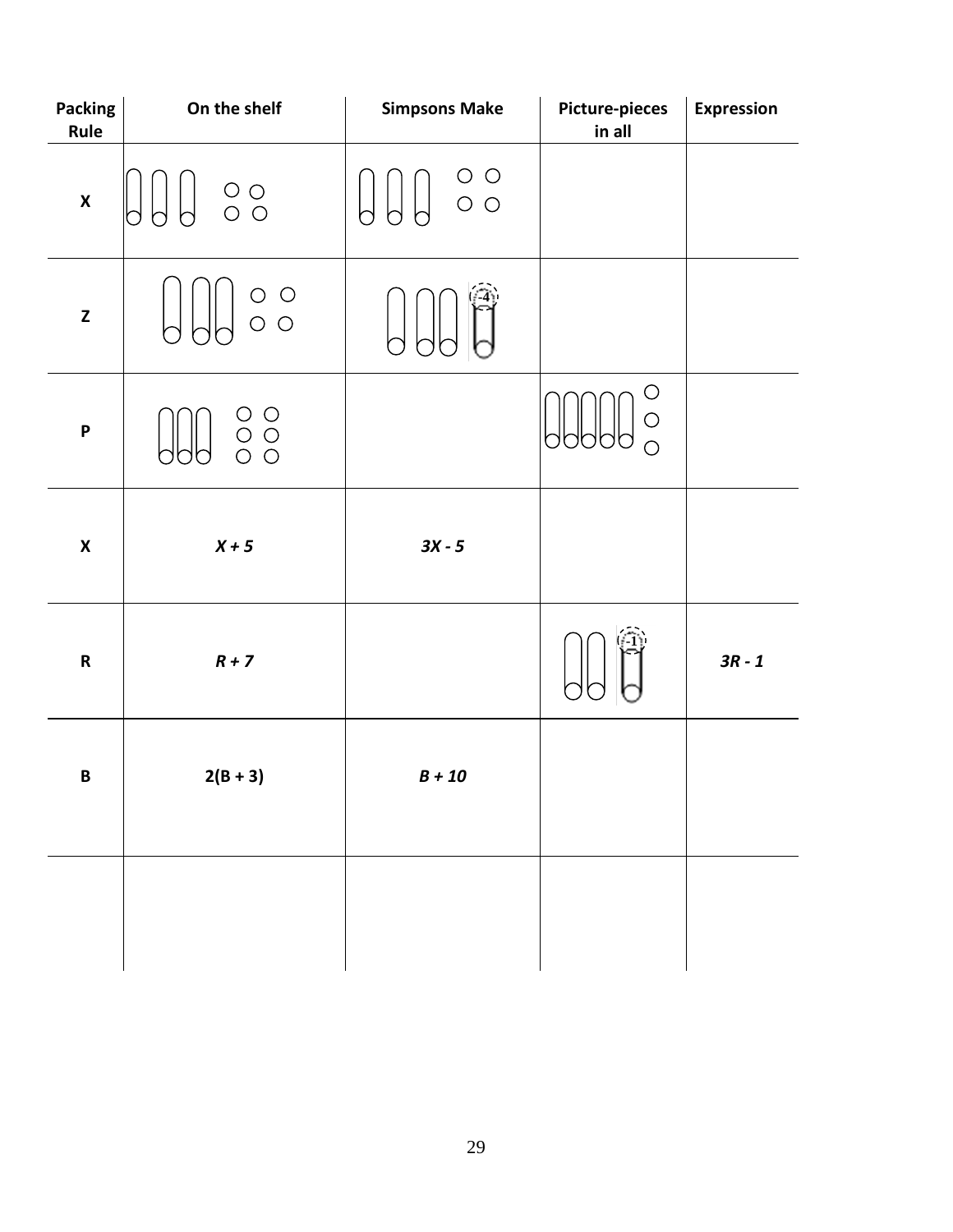| On the shelf                                                                     | <b>Simpsons Make</b>                                                                                                                                                                                                                                                                                                                         | Picture-pieces in all                   | <b>Expression</b> |
|----------------------------------------------------------------------------------|----------------------------------------------------------------------------------------------------------------------------------------------------------------------------------------------------------------------------------------------------------------------------------------------------------------------------------------------|-----------------------------------------|-------------------|
| $\left\{\begin{matrix} 1 & 0 & 0 \\ 0 & 0 & 0 \\ 0 & 0 & 0 \end{matrix}\right\}$ | $\begin{picture}(130,15) \put(0,0){\line(1,0){155}} \put(15,0){\line(1,0){155}} \put(15,0){\line(1,0){155}} \put(15,0){\line(1,0){155}} \put(15,0){\line(1,0){155}} \put(15,0){\line(1,0){155}} \put(15,0){\line(1,0){155}} \put(15,0){\line(1,0){155}} \put(15,0){\line(1,0){155}} \put(15,0){\line(1,0){155}} \put(15,0){\line(1,0){155}}$ |                                         |                   |
| $\begin{array}{c} \circ \circ \\ \circ \circ \end{array}$                        |                                                                                                                                                                                                                                                                                                                                              |                                         |                   |
| $\frac{1}{2}$                                                                    |                                                                                                                                                                                                                                                                                                                                              | $\begin{array}{c}\n0 \\ 0\n\end{array}$ |                   |
| $\begin{matrix} 0 \\ 0 \\ 0 \end{matrix}$                                        |                                                                                                                                                                                                                                                                                                                                              | $\circ$                                 |                   |
|                                                                                  |                                                                                                                                                                                                                                                                                                                                              |                                         |                   |
| ( )<br>APP                                                                       |                                                                                                                                                                                                                                                                                                                                              | AAAA A                                  |                   |
|                                                                                  |                                                                                                                                                                                                                                                                                                                                              |                                         |                   |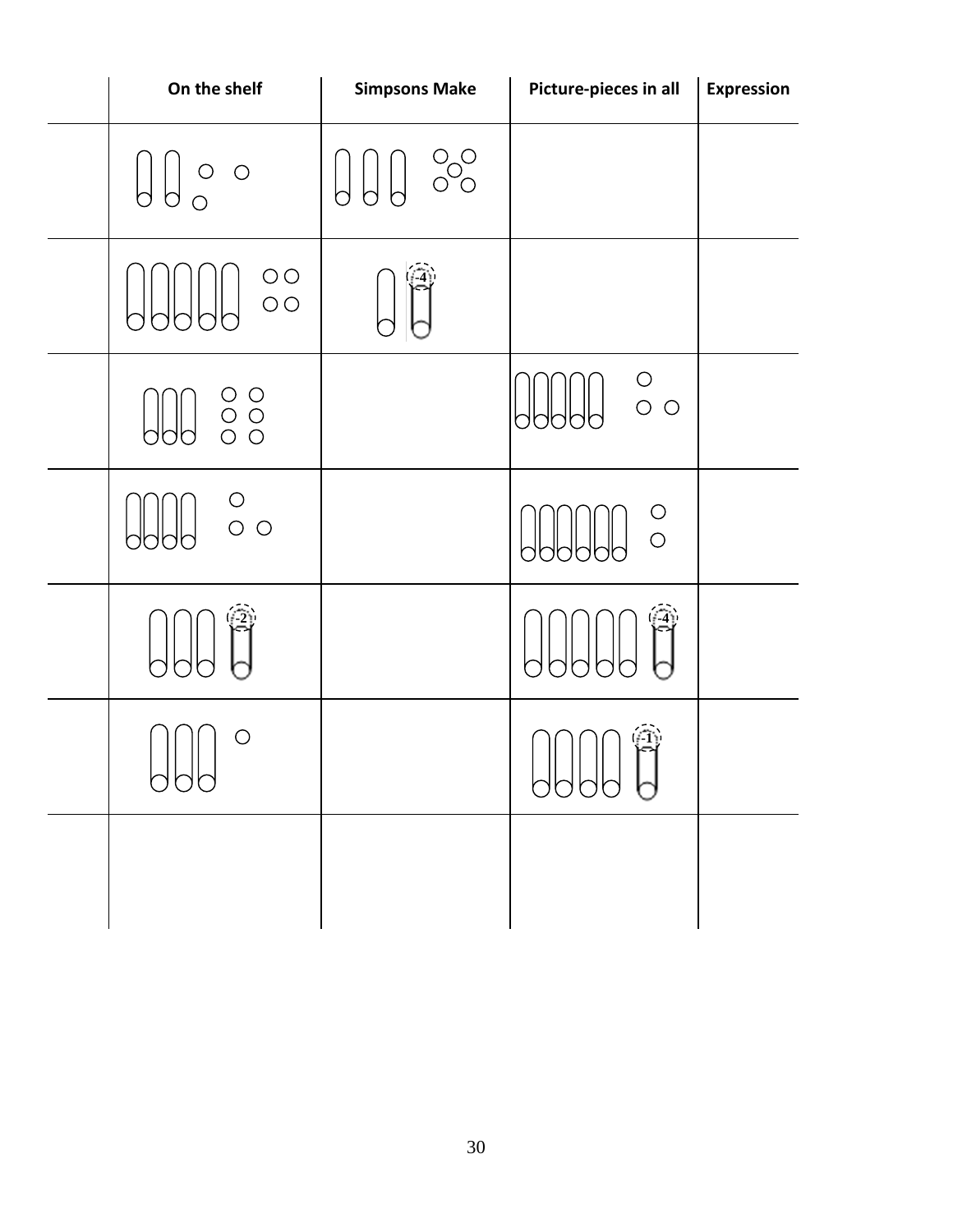# Making More Candies

The Simpsons have this much candy on the shelf. Draw pictures AND an expression to show how much candy they have on the shelf after the transaction takes place.

![](_page_30_Figure_2.jpeg)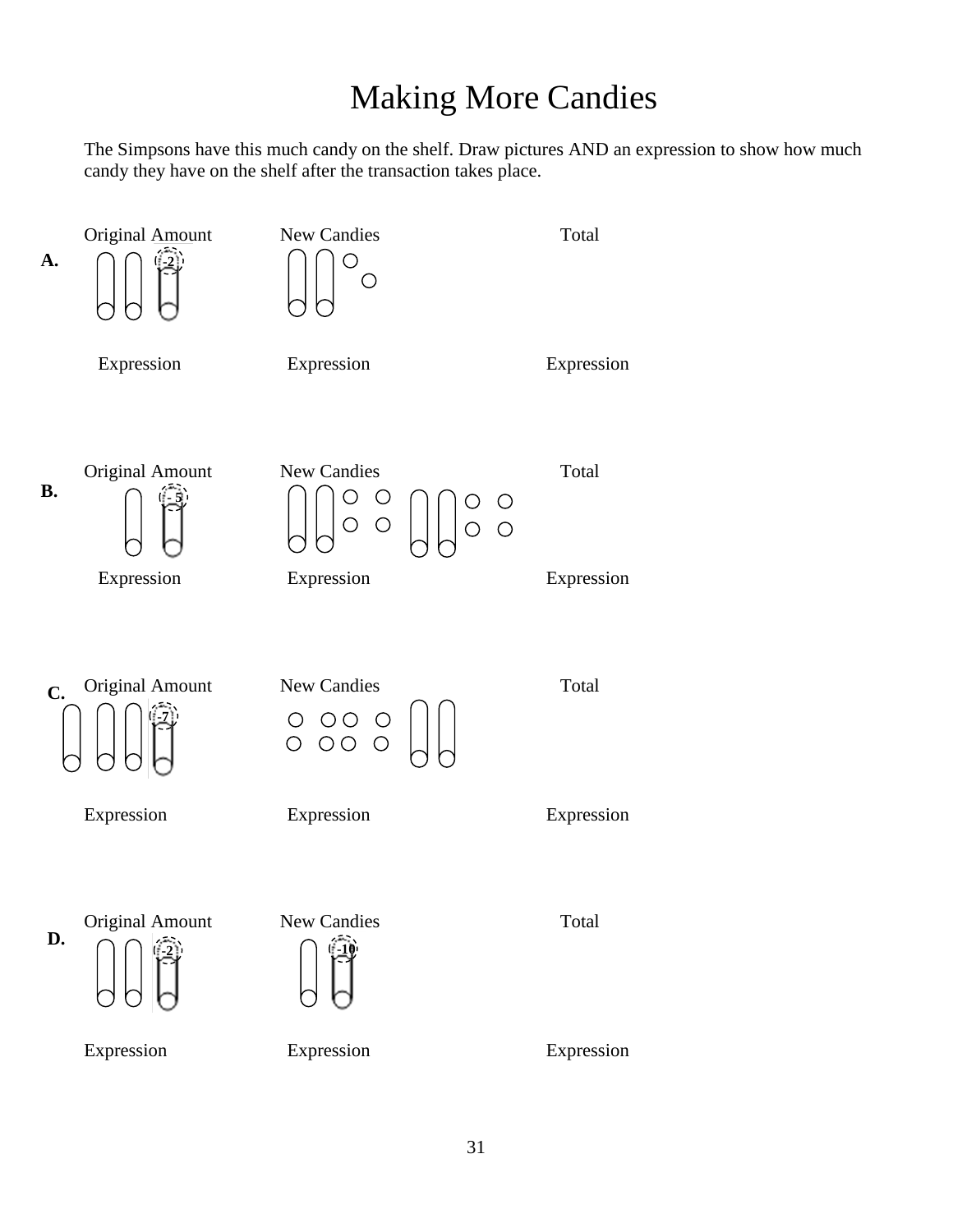# Selling Candies

The Simpsons have this much candy on the shelf. Use the picture to figure out how much candy they have on the shelf after they sell the special each day.

### **SELL**

![](_page_31_Figure_3.jpeg)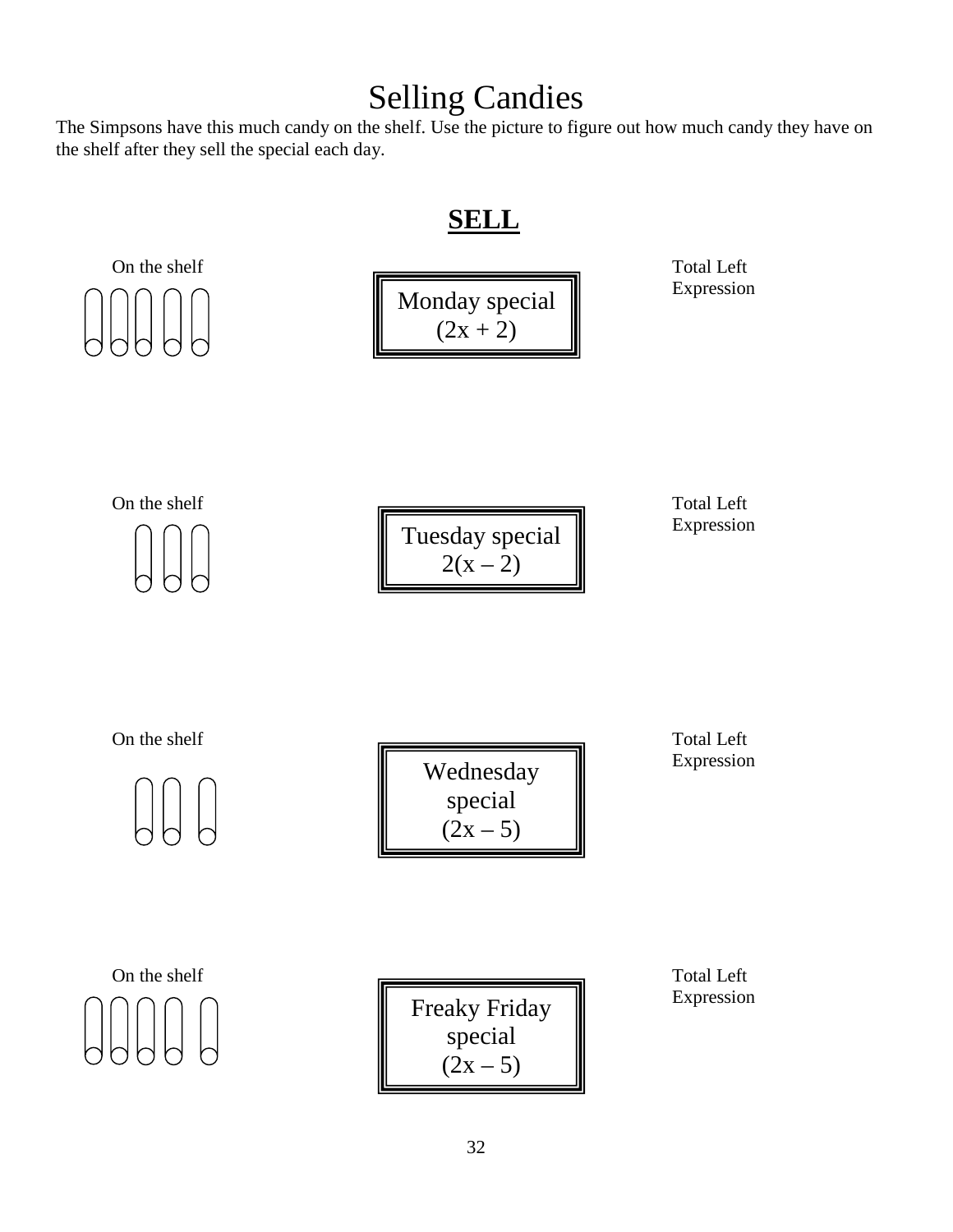# Selling Candies

The Simpsons have this much candy on the shelf. Use the picture to figure out how much candy they have on the shelf after they sell the special each day.

### **SELL**

![](_page_32_Figure_3.jpeg)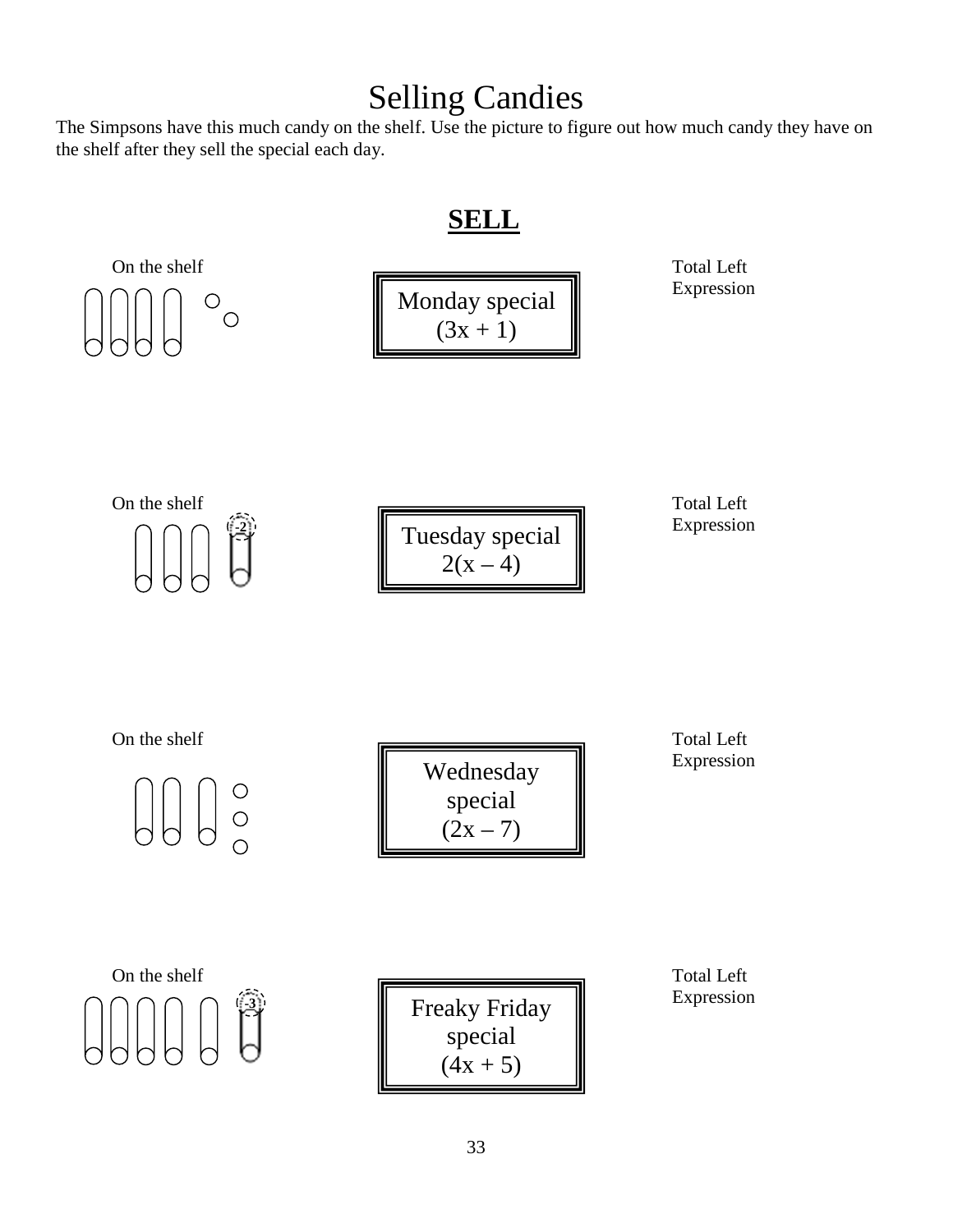# Pattern Detectives

Solve each pair of selling problems below. As you solve these pairs, try to find a pattern in the answers.

| Pair One       | Pair Two       |
|----------------|----------------|
| $5x - (x - 2)$ | $4x - (x - 5)$ |
| $5x - (x + 2)$ | $4x - (x + 5)$ |

![](_page_33_Picture_3.jpeg)

| <b>Pair Three</b> | Pair Four       | Pair Five        |
|-------------------|-----------------|------------------|
| $5x - 2(x - 4)$   | $6x - 3(x - 1)$ | $10x - (6x - 3)$ |
| $5x - 2(x + 4)$   | $6x - 3(x + 1)$ | $10x - (6x + 3)$ |

## Pair Pattern: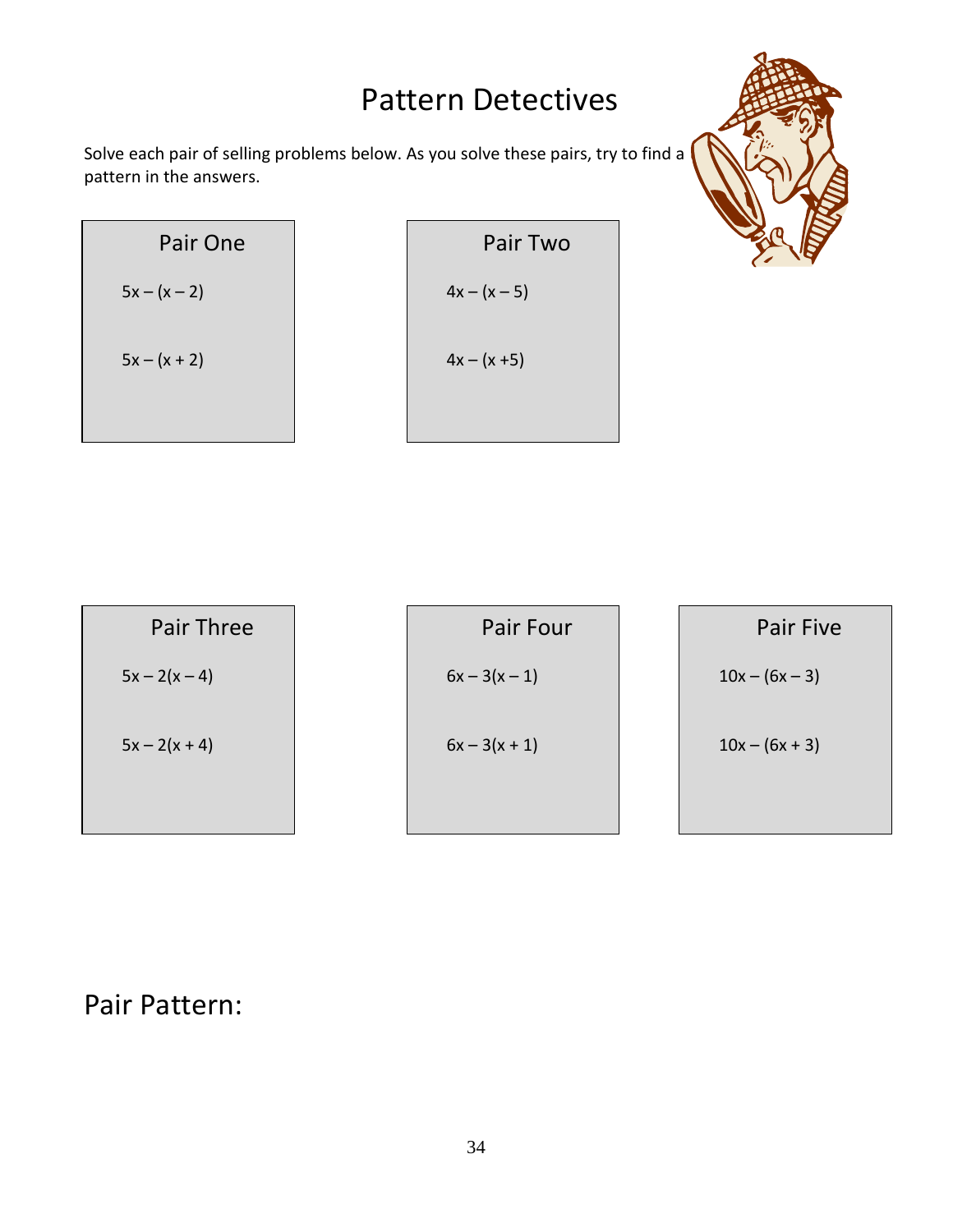|                                                                                                        | Simplify each expression                                                                                                                      |  |  |
|--------------------------------------------------------------------------------------------------------|-----------------------------------------------------------------------------------------------------------------------------------------------|--|--|
|                                                                                                        | 1a. $5X + 4 - (3X + 4)$                                                                                                                       |  |  |
|                                                                                                        |                                                                                                                                               |  |  |
|                                                                                                        | 1c. $4X - 4 + (3X + 4)$                                                                                                                       |  |  |
| 1d.                                                                                                    | $9X + 7 - 2(3X + 4)$<br><u> 1989 - Andrea Barbara, Amerikaansk politik en beskriuwer om de foarmen fan de foarmen fan de foarmen fan de f</u> |  |  |
|                                                                                                        |                                                                                                                                               |  |  |
|                                                                                                        | 2a. $6Y - 3 - 2Y + 1$                                                                                                                         |  |  |
|                                                                                                        | 2b. $6Y-3-(2Y+1)$                                                                                                                             |  |  |
|                                                                                                        |                                                                                                                                               |  |  |
| 2d.                                                                                                    | $16Y - 3 - 5(2Y - 1)$                                                                                                                         |  |  |
|                                                                                                        |                                                                                                                                               |  |  |
| For each problem, decide which of the candy amounts show the same amount of candy.<br>$E^{\text{rel}}$ |                                                                                                                                               |  |  |

|    | $2(2x+5)$                       |  | $4x + 5$ Same Different  |
|----|---------------------------------|--|--------------------------|
| 2. | $3(x-4)$ $3x-12$ Same Different |  |                          |
| 3. | $2x - 3$                        |  | $2(x-3)$ Same Different  |
| 4. | $5(x-7)$                        |  | $5x + 35$ Same Different |

П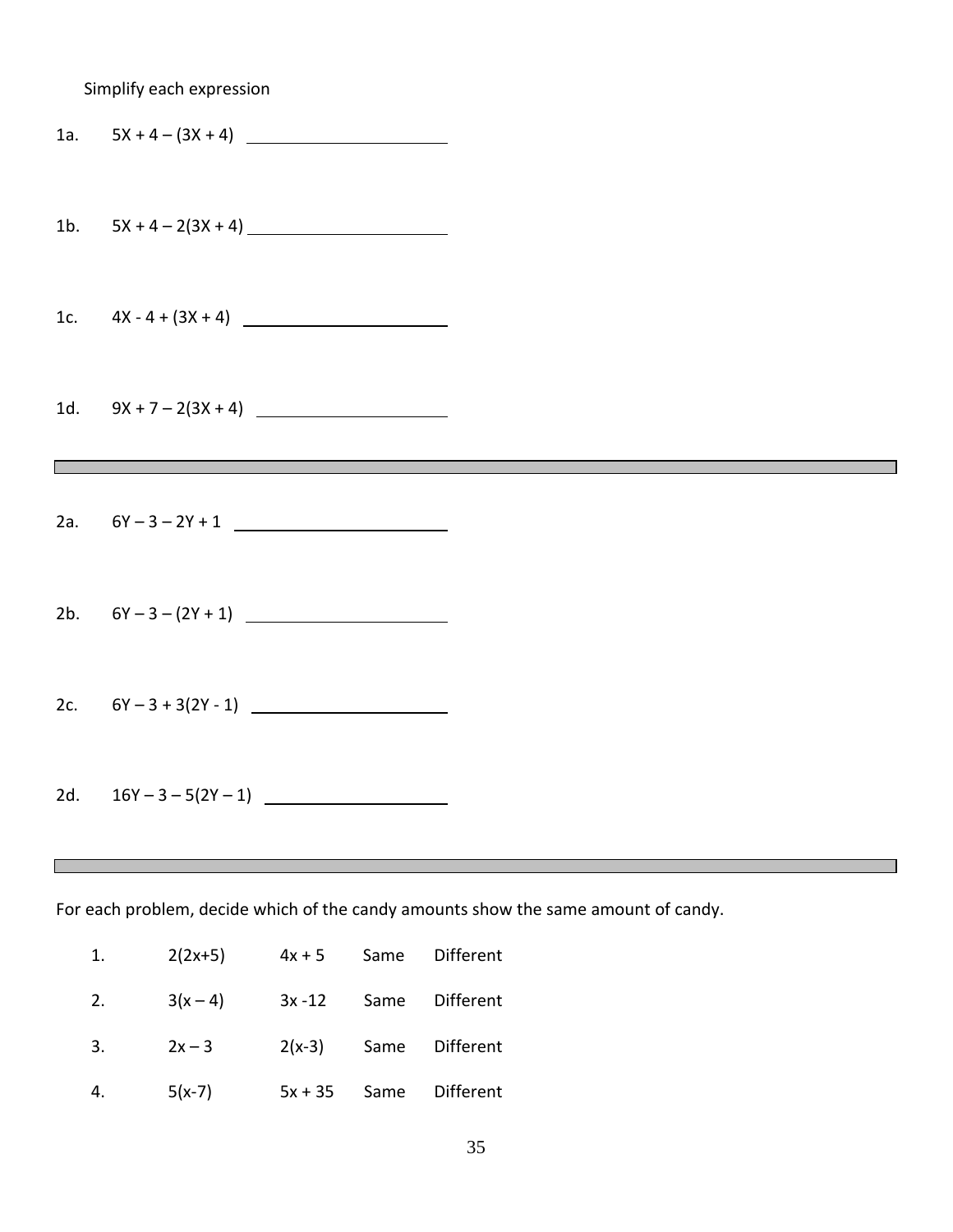#### SIMPLIFY EACH EXPRESSION

1.  $22X + 4 - (5X + 4)$ 

2.  $22X + 4 - 5X$ 

3.  $22X + 4 - (5X - 4)$ 

4. 22X + 4 – 2(5X - 4)

5.  $3(22X + 4) - 2(5X + 4)$ 

6. 32X - 14 – 10X

7.  $32X - 14 - (10X - 12)$ 

8.  $32X - 14 - 2(10X - 12)$ 

9.  $32X - 14 - 4(10X - 12)$